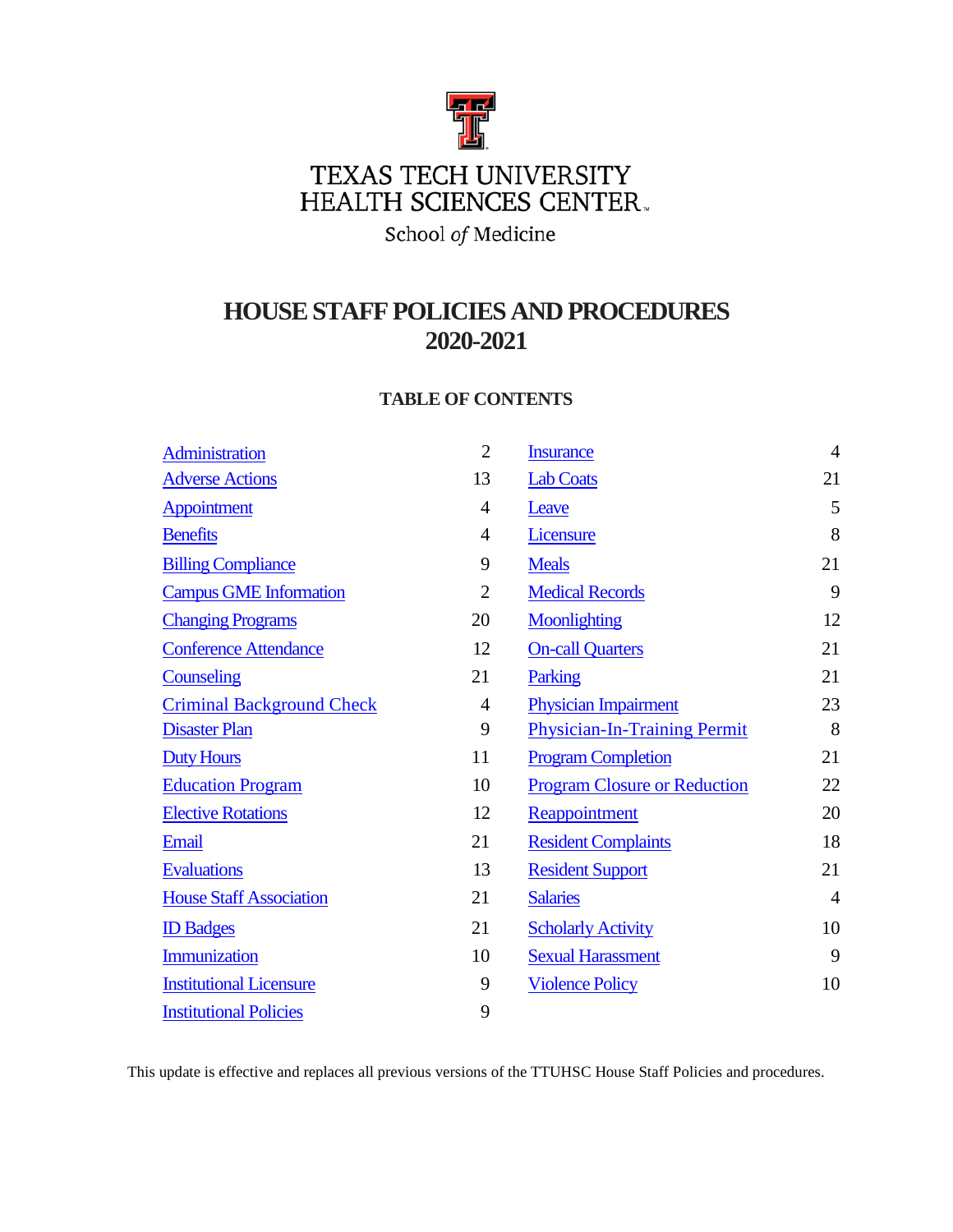# **GRADUATE MEDICAL EDUCATION Administration**

Steven L. Berk, MD Dean Texas Tech University Health Sciences Center School of Medicine

<span id="page-1-0"></span>**Richard M. Jordan, MD** Regional Dean TTUHSC a[t Amarillo](http://www.ttuhsc.edu/amarillo/som/)

**Surendra Varma, MD** Executive Associate Dean for GMEand Resident Affairs Chair, GME Committee TTUHSC a[t Lubbock](http://www.ttuhsc.edu/lubbock/)

**Gary Ventolini, MD** Regional Dean TTUHSC a[t Permian Basin](http://www.ttuhsc.edu/odessa/)

<span id="page-1-1"></span>**Kristin Stutz, MS** Assistant Regional Academic Deanand DIO TTUHSC a[t Amarillo](http://www.ttuhsc.edu/amarillo/som/)

**J. Edward Bates, MEd** Senior Director for GME and DIO TTUHS[C Lubbock](http://www.ttuhsc.edu/lubbock/)

**John P. Garcia, Ph.D.** Director for GME and DIO TTUHSC a[t Permian Basin](http://www.ttuhsc.edu/odessa/)

# **CAMPUS GME DIRECTORS**

| Amarillo             | $(806)$ 414-9666                                                                                 |  |
|----------------------|--------------------------------------------------------------------------------------------------|--|
|                      | Kristin Stutz, MS, Assistant Regional Academic Dean and DIO<br><b>Janet Abbott, Unit Manager</b> |  |
| <b>Lubbock</b>       | (806) 743-2978                                                                                   |  |
|                      | J.Edward Bates, M.Ed., Managing Director and DIO                                                 |  |
|                      | <b>Stacy Martin, BS, Assistant Managing Director</b>                                             |  |
| <b>Permian Basin</b> | $(432)$ 703-5089                                                                                 |  |
|                      | John P. Garcia, Ph.D., Director and DIO                                                          |  |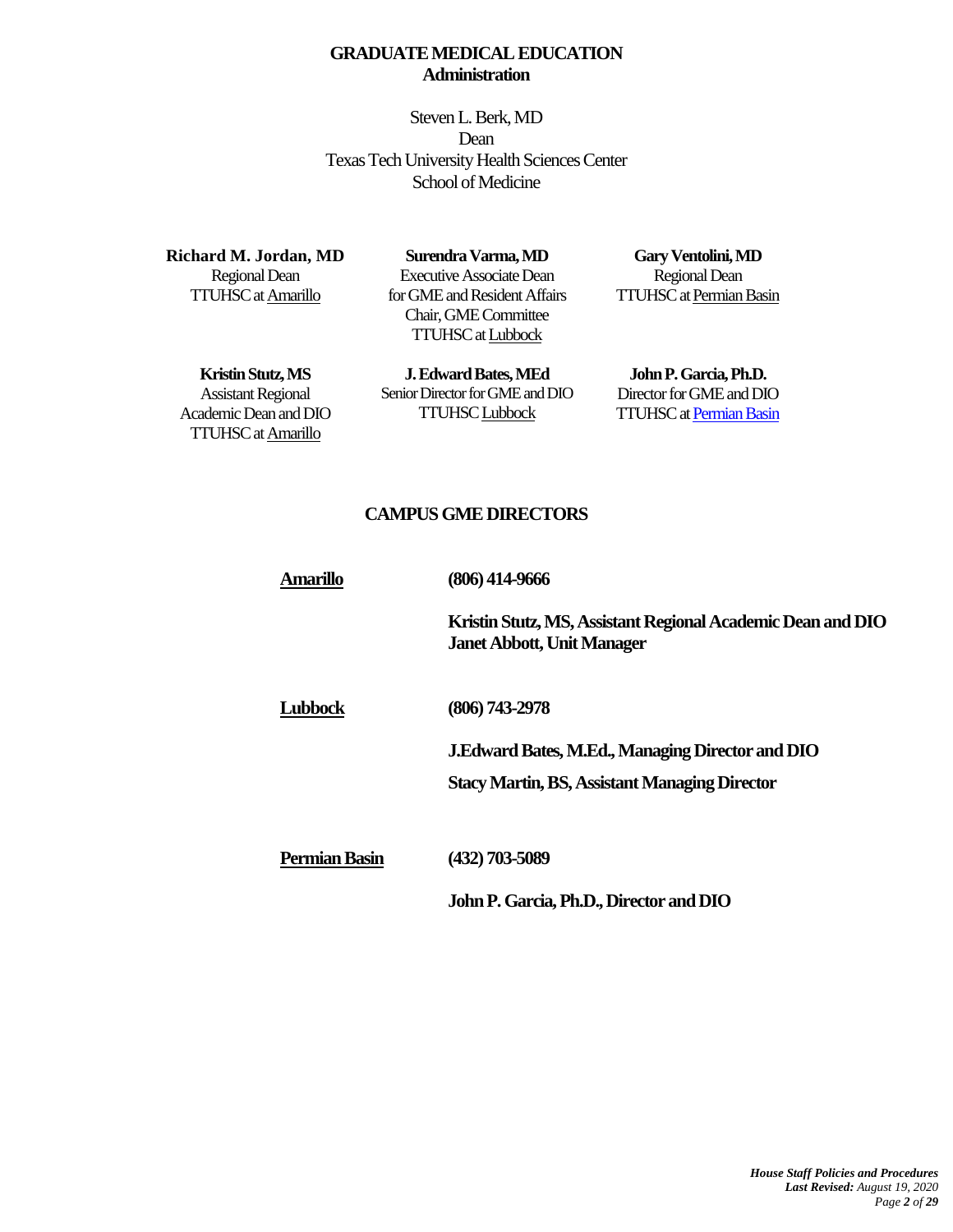

# School of Medicine

# **HOUSE STAFF POLICIES AND PROCEDURES**

The purpose of Graduate Medical Education (GME) is to provide an organized medical education program with guidance for and supervision of the resident and facilitating the resident's ethical, professional and personal development, while ensuring safe and appropriate care for patients.

The following information has been compiled by the Texas Tech University Health Sciences Center (TTUHSC) Office of [Graduate Medical Education](http://www.ttuhsc.edu/som/gme/) for use by residents, Chairs, Program Directors and administrators at TTUHSC. These policies, regulations and procedures form an integral part of the "Graduate Medical Education Program Agreement (Program Agreement)." The term "resident" refers to all post-graduate trainees including interns, residents, fellows and house staff.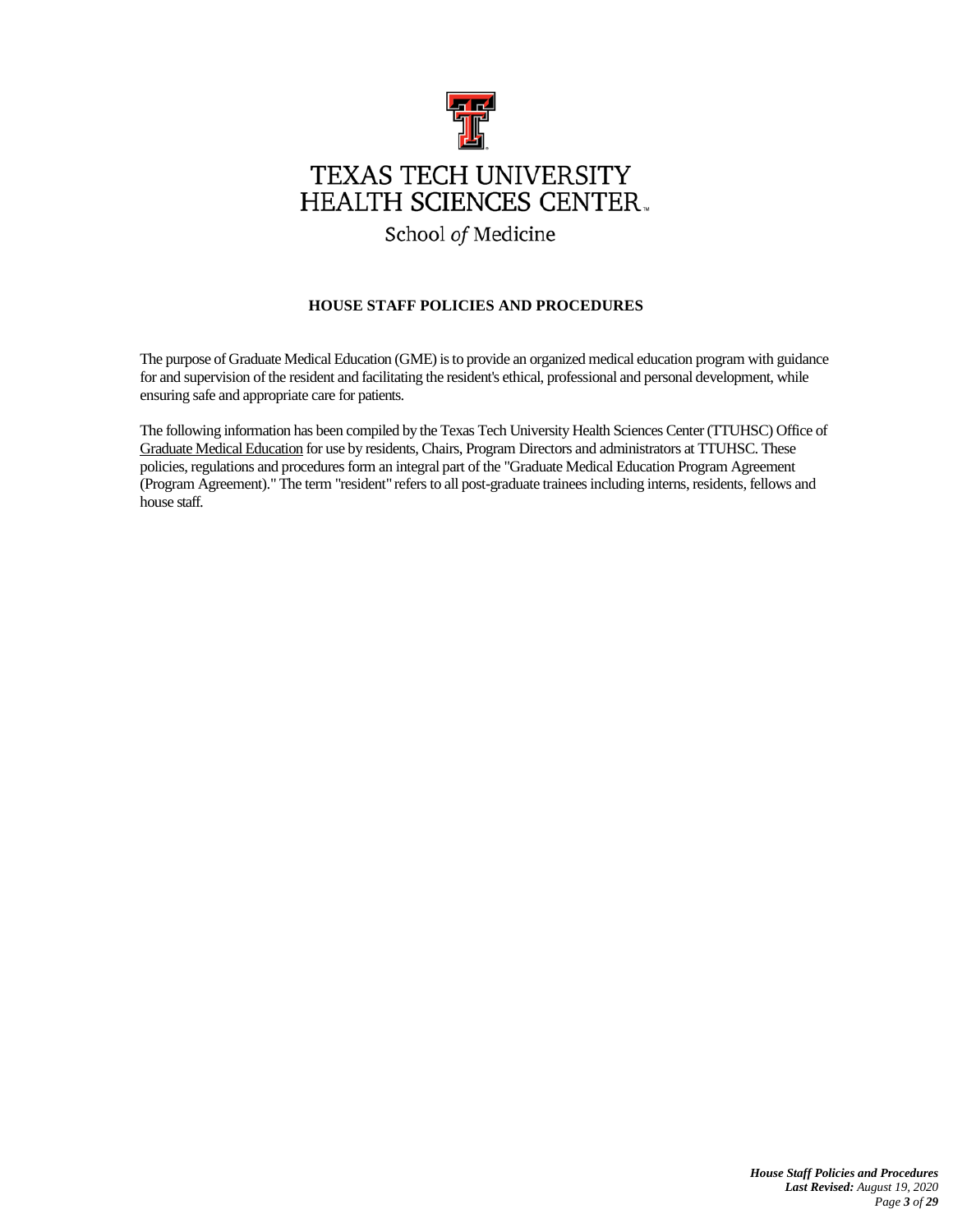# **HOUSE STAFF POLICIES AND PROCEDURES 2020-2021**

# <span id="page-3-1"></span>**01. APPOINTMENT**

- 01.01 PGY Level. A Post Graduate Year (PGY) level is assigned to each resident.
- 01.02 PGY Training Requirements. Post Graduate training at TTUHSC requires that each resident be eligible to be licensed in Texas and to take national board exams for board certification.
- <span id="page-3-3"></span>01.03 USMLE/COMLEX. Prior to accepting an applicant, the Program Director shall ensure that the applicant has passe[d USMLE/](http://www.usmle.org/)[COMLEX,](http://www.nbome.org/) Step 1, within the number of attempts provided by the Texas Medical Board (TMB) for Texas licensure.
- 01.04 Criminal Background Check**.** In accordance wit[h HSC OP 10.20](http://www.ttuhsc.edu/HSC/OP/OP10/op1020.pdf) (www.ttuhsc.edu/hsc/op/op70/op7032.pdf), Criminal Background Checks for Students, Trainees, and Residents, a resident entering training will not be placed on the payroll nor be assigned any clinical duties until s/he has undergone a Criminal Background Check (CBC) and the results establish that the resident is eligible for clinical training.*(See HSC OP 10.20, Attachment A, "Notice*  to Students and Trainees" and Attachment B, "Consent for Release of Information.")
- 01.05 Discrimination**.** TTUHSC does not discriminate based on race, color, national origin, sex, disability, religion, age or veteran status in admission, employment, access to, or treatment in its programs or activities, in accordance with state and federal laws and *Regents' Rules*, Section 03.01.09
- 01.06ERAS**.** Each applicant submitting a[n ERAS application](http://www.aamc.org/students/eras/) shall be required, at the time of the interview, to complete a TTUHSC ERAS Addendum.
- 01.07Approved Medical School**.** Each applicant must be a graduate of [a medical school that is approved](http://www.tmb.state.tx.us/professionals/physicians/applicants/education.php) by TMB or a medical school whose curriculum is accepted by the Texas Higher Education Coordinating Board as equivalent to that of a Texas medical school. A graduate of the latter must:
	- 01.07.1 *Valid Certificate*. Possess a valid certificate issued by th[e Education Commission for Foreign Medical](http://www.ecfmg.org/index.html)  [Graduates\(](http://www.ecfmg.org/index.html)ECFMG); and
	- 01.07.2 *Eligibility Requirements*. Meet the same eligibility requirements as persons employed at TTUHSC.
	- 01.07.3 Appointment as a Resident**.** A resident's appointment isrecommended by the department and issubject to review and approval by the TTUHSC GME Office, as well asthe Dean of the TTUHSC School of Medicine or designee. No resident may begin or continue in a residency without the approvals referenced above and an official appointment.

# <span id="page-3-4"></span><span id="page-3-2"></span>**02. BENEFITS**

- 02.01Salaries. Salaries are appropriate to the training level of the resident, and are reviewed annually. Each resident is paid by TTUHSC on a monthly basis. Payment is inclusive from the first to the last day of the current month; checks are issued on the first regular business day of the following month, and direct deposits are made on the last day of the pay period. A GME representative may be consulted regarding distribution of paychecks at each campus. Forms for direct deposit may be obtained from Human Resources, Payroll, or the GME office. For tax purposes, remuneration to a resident is considered salary by the Internal Revenue Service.
- <span id="page-3-0"></span>02.02Insurance. TTUHSC provides insurance coverage for the following:
	- 02.02.1 *Professional Liability*. Professional liability [\(malpractice\)](http://www.ttuhsc.edu/admin/riskmanagement/) coverage for each resident is \$100,000 per incident and \$300,000 annual aggregate while participating in TTUHSC-authorized training. Coverage is on an occurrence basis, i.e., the insurance covers incidents that occur while the coverage is in force, regardless of when the claim is made or reported. This insurance covers any activity that is a part of the resident's training program, but does not assume liability for activity beyond the scope of the residency training program, including outside remunerative medical activity, i.e., "moonlighting." Any resident who suspects the possibility of an "incident" shall immediately notify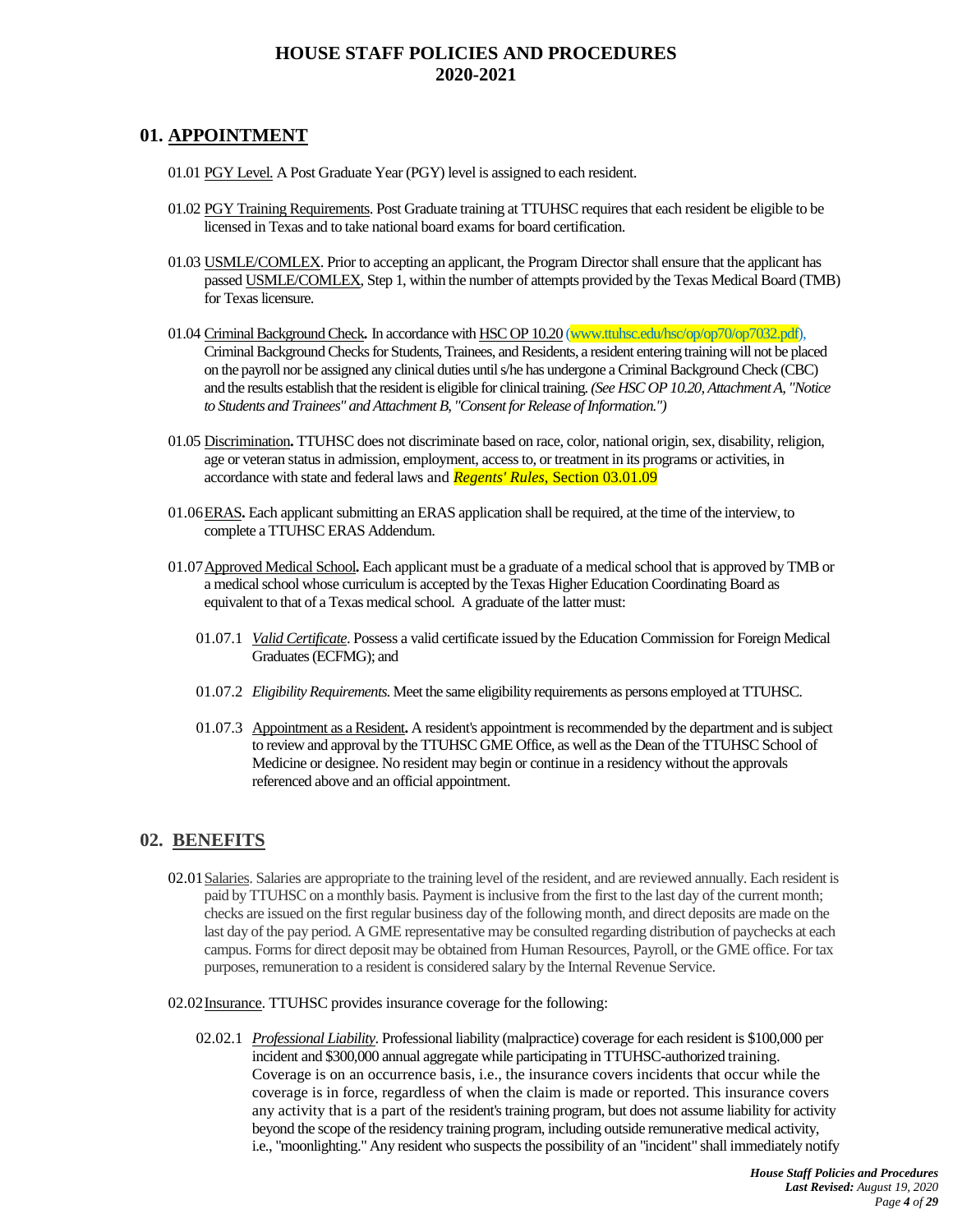the campus Risk Management Office.

- 02.02.2 *[Group Health Insurance](http://www.ttuhsc.edu/som/gme/salaries.aspx)*. Group health insurance is provided by TTUHSC for each resident and his/her eligible dependents, if applicable. If a resident elects to enroll in a health plan other than the group plan provided, the entire cost shall be borne by the resident. A resident should not assume that professional courtesy discounts will be extended for oneself and family members. If a resident is on approved leave, premiums will be paid in accordance with state and federal guidelines not to exceed 12 weeks, e.g., FMLA, parental leave, etc. Upon completion of training or leaving the program before completion, a resident may elect, at his/her expense, to continue insurance coverage in accordance with federal COBRA regulations.
- 02.02.3 *Other Medical Services*. In addition to health insurance, each resident is provided coverage for dental and eye exams. A resident is able to select his/her own providers from lists provided at the beginning of each year's residency.
- 02.02.4 *Workers' [Compensation](http://www.ttuhsc.edu/hsc/op/op70/op7013.pdf)*. Workers' Compensation coverage is provided for each resident. Any on-thejob injury must be reported to the resident's supervisor as soon as possible, at which time the supervisor shall have the duty to complete applicable paperwork and forward same to the TTUHSC Department of Human Resources. Further, reimbursement for an on-the-job injury cannot be considered unless an appropriate report has been filed with the institution's Health and Safety Office. Each resident shall be provided access by either website (www.ttuhsc.edu/admin/safety/) or written copy to the School of Medicine Ambulatory Care Clinic Policy No. 7.07: Management [of Blood and Body Fluid Exposures](http://www.ttuhsc.edu/som/clinic/policies/ACPolicy7.07.pdf) (www.ttuhsc.edu/som/clinic/forms/acform7.07.b/pdf) and shall comply with the respective campus procedure relative to needle sticks.
- 02.02.5 *Disability Income and Term Life Insurance*. Disability income and term life insurance are provided by TTUHSC for each resident and eligible dependents, where applicable.

#### <span id="page-4-0"></span>02.03Leave.

- 02.03.01*General*. Leave is integrally conditioned upon each program's participation requirements for board eligibility in terms of minimum time spent in the program. TTUHSC provides leave benefits as outlined below. However, board requirements shall take precedence, discretion resting with the Program Director in the context of departmental policy. For purposes of definition, a "working" day is based on a traditional employment workweek, i.e., 5 working days per week.
- 02.03.02*Extended Period of Leave*. Each resident acknowledges that an extended period of leave, regardless of the type, may necessitate an extension of his/her training program in order to meet the minimum training requirements of each respective professional board in order to qualify to sit for the board examination. Where applicable, a resident shall review this matter with the Program Director well in advance to ensure s/he will be able to utilize such leave and timely complete the program as anticipated. Alternatively, the resident shall coordinate with the Program Director an acceptable plan for extension of the training program in each specific situation so the resident will have met all specialty board-training requirements in a timely manner.
- 02.03.03*Vacation.* Vacation shall be approved for not more than 15 working days for PGY-1 and -2 levels, and not more than 20 working days for the PGY-3 level and above, subject to each respective residency program requirement. Any variance from this policy must be approved by the Program Director/Chair, recommended by the Chair of the GMEC, and approved in advance by the Dean. Timing and scheduling of vacations is at the discretion of the individual Program Director. Vacation benefits do not carry forward from year to year and must be taken within the current contract agreement year. Unused vacation benefits are not paid upon completion or termination of the agreement.
- 02.03.04 *Sick Leave*. Sick leave is limited to 12 working days per year and may be carried forward from one contract year to another, if applicable. No resident will be compensated for accumulated sick leave. A part-time resident accrues sick leave on a pro rata basis of the percentage of time worked. Sick leave with pay may be taken when sickness, injury, or pregnancy prevents the resident from performing his/her duties, or when a member of his/her immediate family (spouse, child, or parent) is actually ill and requires the resident's attention.The use of sick leave is strictly limited to the time necessary to obtain health care for oneself or to provide care and assistance as a direct result of a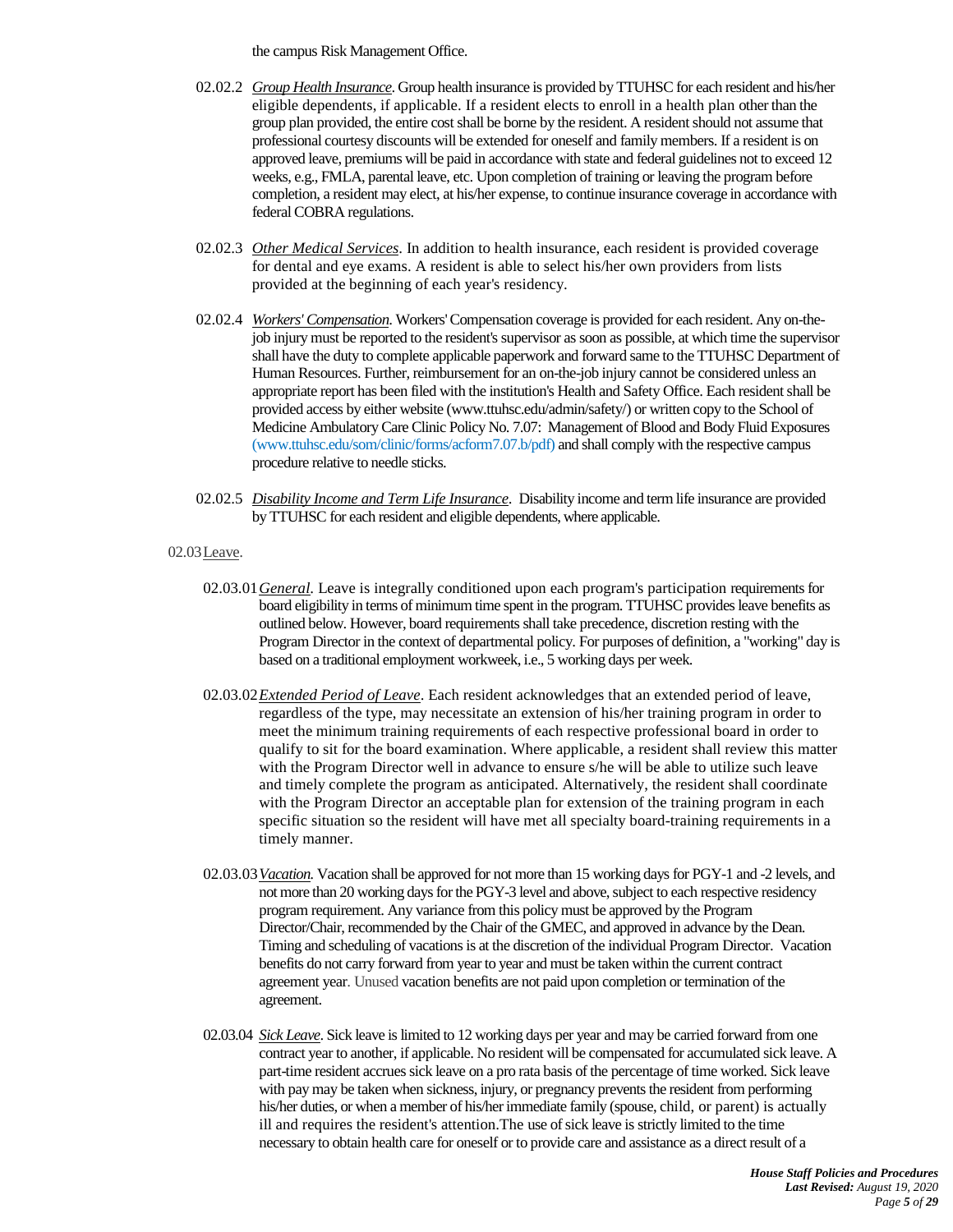documented medical condition. A resident who must be absent from duty because of illness shall notify the Program Director at the earliest practicable time. To be eligible for accumulated sick leave with pay during a continuous period of more than 3 working days, a resident must provide to his/her Program Director a doctor's certificate or other written statement that is acceptable to the Program Director concerning the illness. Time taken for illness on days either side of vacation time requires a physician's statement.Otherwise, the leave will be counted as vacation, or leave without pay if all vacation leave has been exhausted.

- 02.03.05 *[Family and Medical Leave.](http://www.dol.gov/whd/fmla/index.htm)* The Family and Medical Leave Act (FMLA) requires covered employers to provide up to 12 weeks of unpaid, job-protected leave to an eligible employee for certain family and medical reasons. A resident is eligible ifs/he has worked at TTUHSC at least 12 months and a minimum of 1,250 hours over the previous 12 months. A copy of the TTUHSC FMLA policy (www.ttuhsc/hsc/op/op70/op7032.pdf) may be obtained from th[e GME O](http://www.ttuhsc.edu/som/gme/)ffice or the Office o[f Human](http://www.ttuhsc.edu/hr/)  [Resources.](http://www.ttuhsc.edu/hr/)
- 02.03.06*Parental Leave of Absence*. Parental leave of absence, not to exceed 12 weeks, is available for a resident with less than one year of service or who has worked less than 1,250 hours in the 12-month period immediately preceding the commencement of leave. This leave is available only after the resident has utilized all available paid vacation and sick leave. Additional information may be obtained from th[e GME Office](http://www.ttuhsc.edu/som/gme/) or the Office of Human Resources. This parental leave of absence is limited to, and begins with, the date of the birth of a natural child or the adoption, or foster care placement, of a child under three years of age.
- 02.03.07*Leave of Absence*. A leave of absence is defined as the interval when all accumulated vacation and/or sick leave time has been exhausted. The Campus GME Committee must approve a leave longer than 30 days, exclusive of FMLA or Parental Leave. Leave of absence with or without pay is to be reported by the Program Director to the GME Office. Leave without pay may necessitate payment by the resident for medical insurance coverage during that stipulated period. Issues related to minimum training time required by specialty certification boards will be resolved by the Program Director. All available sick and/or vacation days must be utilized prior to taking leave without pay. *(See Section 02.03.04 for definition of sick leave*
	- 02.03.07.1 An extended leave of absence may result in termination of the leave and require that the resident resign from the program, reapply for residency training, and be reappointed, if applicable. Reappointment is not guaranteed, but will be considered only on the same basis as any other applicant seeking appointment. Granting of the leave of absence, along with any reappointment, if applicable, is at the discretion of the Program Director.
- 02.03.08 *Educational Leave*. Educational leave must be approved by the resident's Program Director. An official travel form must be completed by the resident, executed by the department's administrative officer and approved in writing by the Program Director. Failure to comply with this requirement may jeopardize certain benefits, including those for dependents, which may be forfeited if the resident is not on official leave of absence. Subject to residency program requirements and approval, educational leave is granted with pay and not charged to vacation time.
- 02.03.09 *Funeral Leave.* Funeral leave may be granted with pay upon the death of an immediate family member or immediate family member of the resident's spouse. The total time allowed shall normally not exceed 3 days.
- 02.03.10 *Court Leave*. When a resident receives either a summons to serve as a juror or a subpoena to appear as a witness, his/her attendance is required. The resident must notify the Program Director immediately regarding receipt of a summons or subpoena in order that training and patient care responsibilities may be accommodated. On occasion, a judge may, at his/her discretion, excuse a resident called to serve as a juror by virtue of the resident's being a physician in training. However, since the resident receives a salary, the judge may determine that no exemption is permitted. Unless the judge grants an exemption, a resident is required to perform jury duty and must be released from the department to respond to the summons.
- 02.03.11 *Military Leave*. Military leave requires that a resident provide immediate written verification to the Program Director of any and all applicable military orders, which order the resident to duty. A resident who is a member of the National Guard, or a member of any non-activated reserve unit of the Armed Forces, will be entitled to a leave of absence from resident duties not to exceed fifteen (15) work days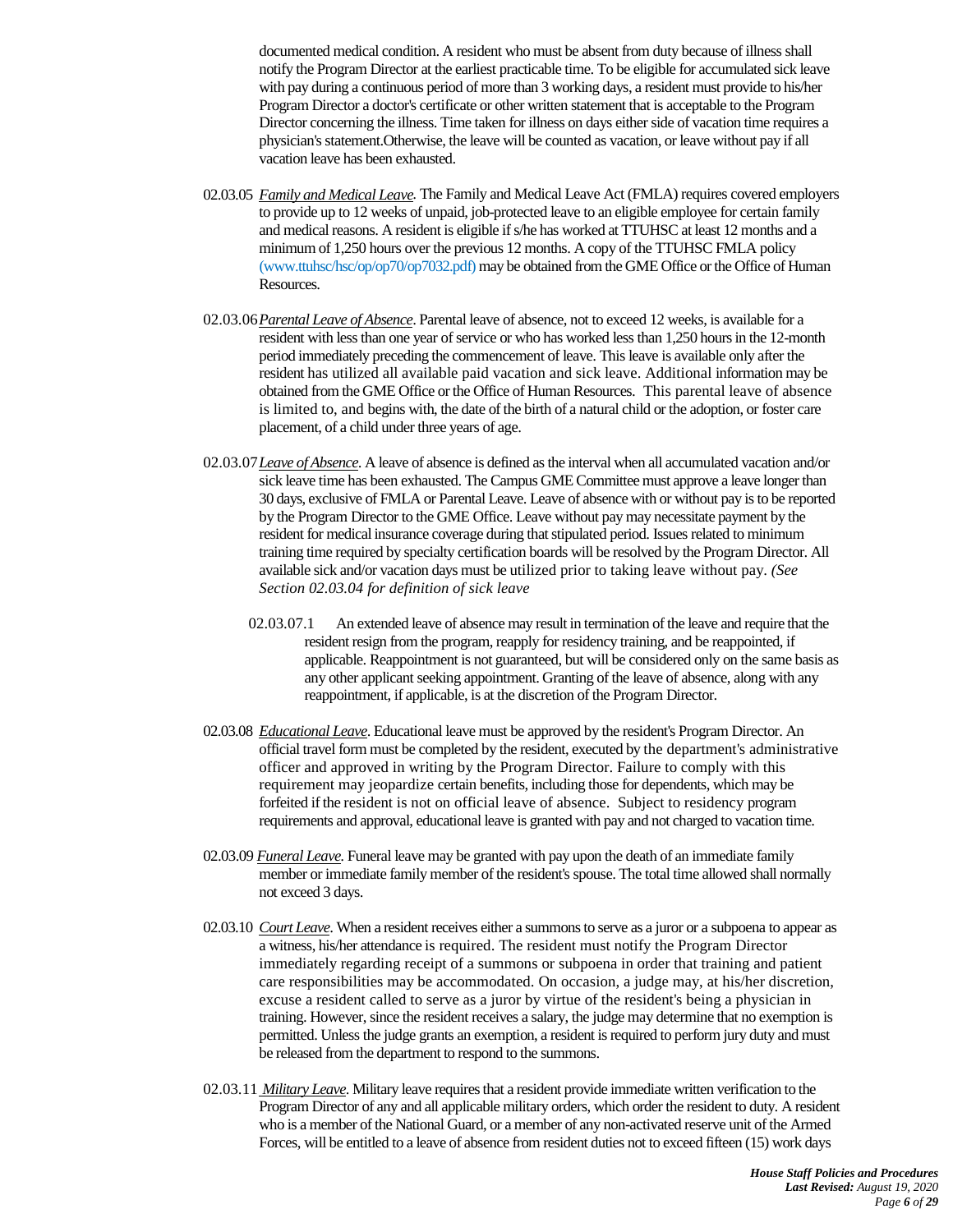per academic year for those days with troops on field exercise or for instruction when ordered to duty by the proper authority. Such military leave shall be without loss of salary or vacation time.

02.03.12 *Compensation for Leave*. Residents shall not be entitled to pay or other compensation for holidays, unused vacation or sick leave.

### **03. ENTRANCE AND PROGRESSION REQUIREMENTS**

03.01 Responsibility of Resident. Licensure is the personal and financial responsibility of each resident. TTUHSC requires that each resident pass the medical licensure exam as follows:

### 03.01.01*USMLE/COMLEX*.

- A. PGY-1 Level. Prior to an applicant's commencement of residency or training at the PGY-1 level, the Program Director shall verify that the applicant has passed USMLE, Step 1, or its equivalent, within the number of attempts permitted for Texas licensure, i.e., a maximum of 3 attempts for Step 1.
- B. PGY-3 Level or Above. If a resident from another training program applies for a transfer into a TTUHSC residency program at the PGY-3 level or above, or if a fellow applies to a TTUHSC fellowship, the Program Director shall verify that prior to beginning orientation or commencement of training, the applicant has passed all three steps of USMLE or COMLEX within the number of attempts permitted by TMB for a physician to be licensed in Texas, i.e., a maximum of 3 attempts for Step 1; a maximum of 3 attempts, respectively, for Step 2 Clinical Skills (CS) and Clinical Knowledge (CK); and a maximum of 3 attempts for Step 3.

#### 03.01.02*Deadlines for USMLE/COMLEX*.

- A. PGY-1 Level. No later than end date of the PGY-1 year contract, each resident must provide written verification to the Program Director and the campus GME Office of having passed USMLE Step 2, both CK and CS, or their equivalents, within the number of attempts permitted for Texas licensure AND having taken USMLE Step 3 at least one time.
- B. PGY-2 Level. No later than March 1 of the PGY-2 year, or 4 months before the end of a resident's PGY-2 year, each resident shall be required to provide verification to the Program Director and campus GME Office of having passed USMLE, Step 3, or its equivalent, within the number of attempts permitted for Texas licensure.
- C. Program Agreement Void. If the applicant has not met the requirements with regard to passing USMLE or COMLEX as outlined herein, the applicant is not eligible to begin a TTUHSC graduate medical education program. Therefore, the previously executed program agreement, if applicable, will be deemed null and void.
- D. Failure to Pass USMLE/COMLEX Steps 3. If a resident fails to pass Steps 3 of the USMLE or the COMLEX no later than March 1, or 4 months before the end of the PGY-2 year, a new TTUHSC GME Program Agreement will NOT be offered to the resident. However, the resident will be required to complete his/her obligation under the current Program Agreement, i.e., serve as a resident through June 30 of the year, or until the resident has completed his/her then current year of training, unless specific facts or conditions indicate that an exception should be granted. Such exception must be approved by the Program Director.
- E. Passing USMLE Step 3 after the Deadline. If a resident passes Step 3 of the USMLE subsequent to March 1 of the PGY-2 year, but prior to June 30 of that year, or before the end of the PGY-2 year, the Program Director, at his discretion, may offer a new TTUHSC GME Program Agreement if the program has not already filled the position. However, a resident who passes USMLE Step 3 after the deadline of March 1, or 4 months before the end of the PGY-2 year, is NOT guaranteed a residency position under this circumstance.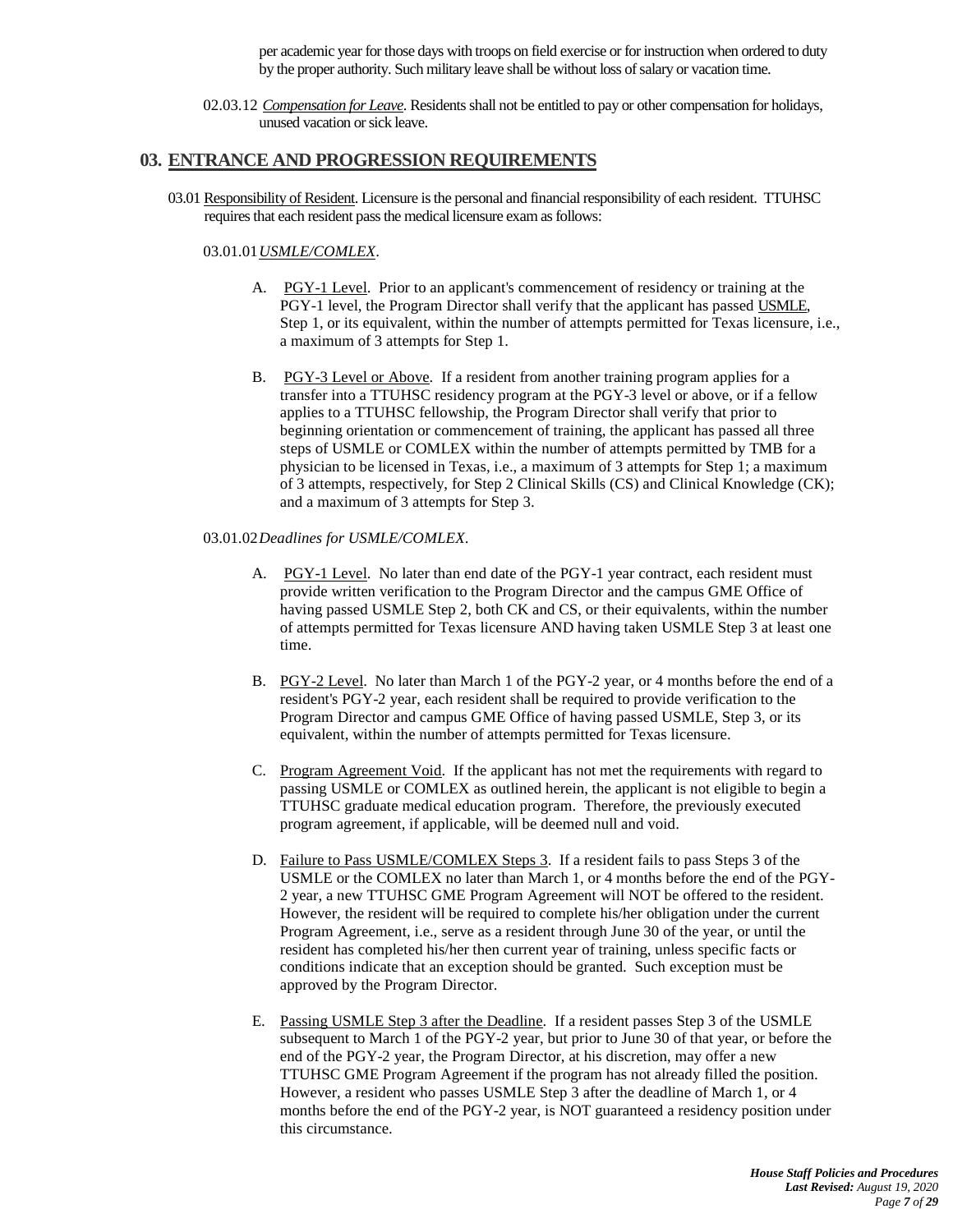# **04. MEDICAL LICENSURE, TMB, AND DEA**

04.01 Current or Former Medical License. Each resident shall timely provide copies of all medical licensure information to the GME Office. A resident having either a current or former license from any state must provide a copy of same to the GME Office prior to the beginning of the residency. If any license has been canceled, limited, or removed for any reason, certified copies of that information must be provided in advance of appointment to establish eligibility for appointment. If, or when, discovery of licensure problems is made after appointment, failure on the part of the resident to provide this information at the earliest time possible to the Program Director, as outlined above, constitutes failure to comply with terms of the GME Program Agreement, renders the agreement null and void and results in immediate termination of the resident's appointment.

### 04.02Texas License or PIT Permit.

- 04.02.01 *Patient Care*. No resident or fellow will be allowed to participate in clinical or patient care duties unless a current, valid Texas medical license or a Physician in Training permit (PIT) is on file in the Campus GME Office and the residency program department.
- <span id="page-7-0"></span>04.02.02 *Physician in Training Permit*. A Physician in Training permit is required for any resident not independently licensed as a practitioner in the State of Texas. The permit, obtained from TMB, does not authorize a resident to practice clinical activity outside his/her training program. Notification from TMB that the resident's application for a Physician in Training permit is denied for any reason will void the GME Program Agreement and any applicable provisionstherein.
- 04.02.03*[Texas License](http://www.tmb.state.tx.us/professionals/physicians/applicants/physicianapplicants.php)*. Subject to program requirements, an eligible resident may be required to obtain a Texas license after the first year of training. If this is not a departmental requirement, the Physician in Training, formerly referred to as basic postgraduate permit, is renewed as applicable in accordance with current TMB rules. Expiration of one's license or permit will result in suspension of privileges by the affiliated hospital and/or dismissal from the residency program.
- 04.02.04 *Reporting Requirements to TMB*. TMB requires that within 7 days of occurrence, the Program Director of each approved postgraduate training program report in writing to the TMB Executive Director the following occurrences:
	- A. If an applicant did not begin the training program due to failure to graduate from medical school as scheduled, or for any other reason(s).
	- B. If a permit holder has been terminated or has resigned from the program and the reasons(s) why.
	- C. If a permit holder has been or will be, absent from the program for more than 21 consecutive days (excluding vacation, family, or military leave) and the reason(s) why.
	- D. If the program has information that a permit holder has been arrested after the permit holder begins training in the program.
	- E. If the program has information that a permit holder, while in postgraduate training:
		- (1) Engaged in alcohol or chemical substance abuse, dependency or addiction.
		- (2) Engaged in sexual contact with a patient, or sexually inappropriate behavior or comments directed towards a patient.
		- (3) Behaved in a disruptive manner toward physicians, hospital personnel, other medical personnel, patients, patient's family members or others that interferes with patient care or could be reasonably expected to adversely impact the quality of care rendered to a patient; is known or suspected to have a medical disorder and has exhibited behavior that is likely to have resulted from the disorder and that could reasonably be expected to adversely affect the quality of care rendered to patients.
		- (4) Is known or suspected to have a sexual disorder including, but not limited to, pedophilia, exhibitionism, voyeurism, frotteurism, or sexual sadism.
		- (5) Was named in a professional liability claim or suit in which the permit holder was named that involved death or serious bodily injury and in which funds were paid on behalf of the permit holder.
		- (6) Failed to practice medicine in an acceptable professional manner consistent with public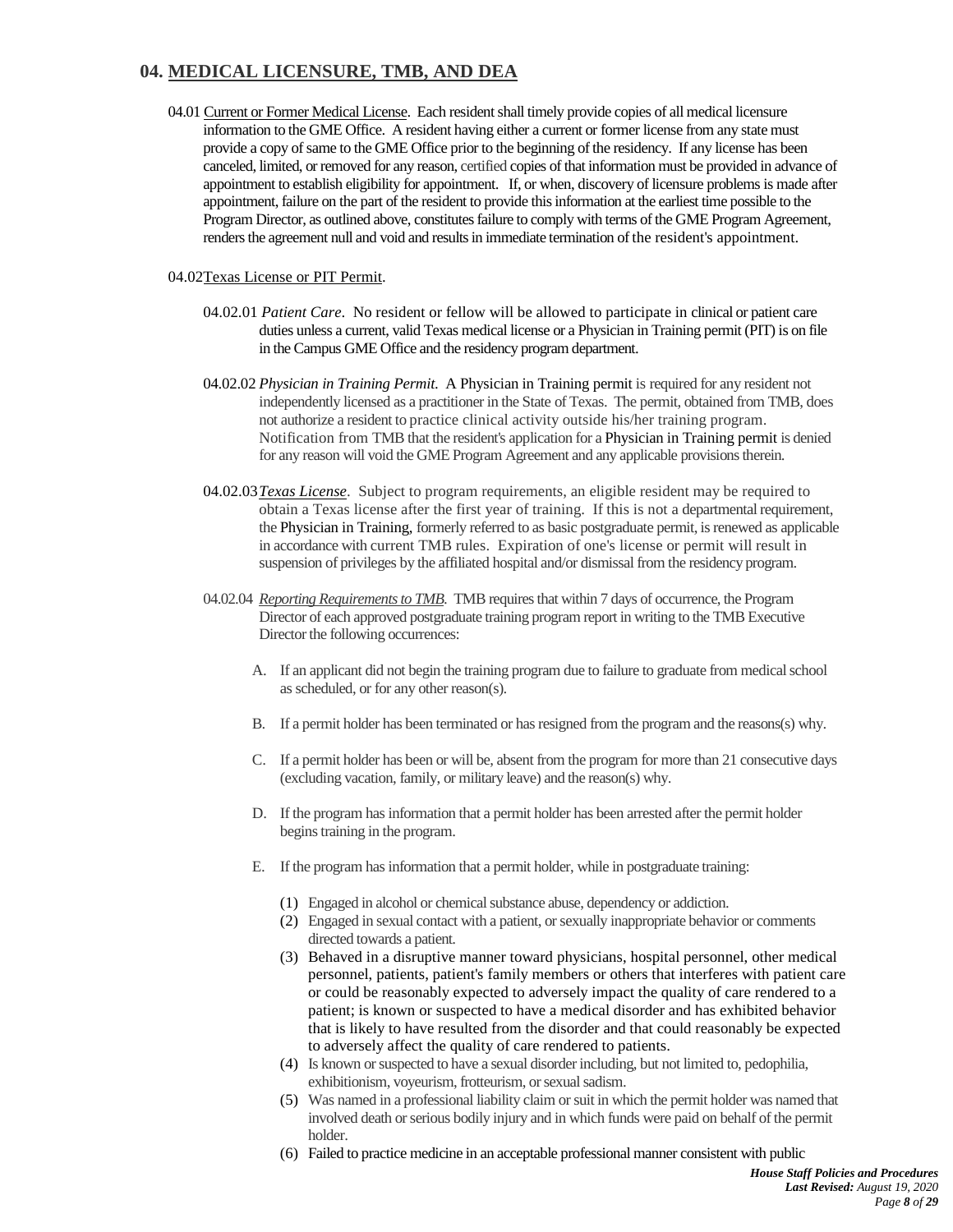health and welfare where such failure indicates the permit holder is unable to practice medicine in a competent manner and the permit holder has been unable to correct his or her deficiencies through the remedial measures, if any, offered by the program.

- F. If the program has determined that a permit holder has committed unprofessional or dishonorable conduct within the meaning of the Texas Medical Practice Act, or as further addressed in the Texas Administrative Code, Sectio[n 190.8, Violation Guidelines,](http://www.tmb.state.tx.us/rules/docs/Board_Rules_Effective_11_30_09.pdf) relating to, and the reason(s) why;
- G. If the program has, in relation to academic or non-academic reasons, made a final determination and taken disciplinary or adverse action to include:
	- (1) Limited, reduced, suspended, revoked or denied privileges.
	- (2) Formally warned, censured, reprimanded, or admonished in writing.
	- (3) Monitored admissions and/or treatment plans in a manner that exceeds standard educational practices.
	- (4) Placed the permit holder on academic or disciplinary probation.
	- (5) Requested termination or terminated the permit holder from the program, requested or accepted withdrawal of the permit holder from the program, or requested or accepted resignation of the permit holder from the program.
	- (6) Any such similar action and the reason(s) why.

#### <span id="page-8-4"></span>04.03Drug Enforcement Administration (DEA

- 04.03.01 *Institutional DEA Numbers*.Institutional DEA numbers are assigned by the GME Office or affiliated hospital. The institutional DEA number allows prescription-writing privileges for only those activities that are a part of the training program.
- 04.03.02*Individual DEA*. Institutional DEA numbers are not valid for outside remunerative employment, i.e., "moonlighting." Once a resident obtains a full, unrestricted Texas medical license, the institutional DEA number is invalid for use by the resident, who must then obtain an individual DEA. Each eligible resident is responsible for obtaining, as well as maintaining current, his/her individual DEA numbers and must keep the program and campus GME Office informed of his/her status.

## <span id="page-8-5"></span><span id="page-8-0"></span>**05. INSTITUTIONAL POLICIES**

- 05.01Billing Compliance. Within the first 30 days of beginning residency training at TTUHSC, each resident shall undergo Billing Compliance training, and then annually thereafter.
- <span id="page-8-1"></span>05.02 Medical Records. Dictation, timely completion of charts, signing patient orders and compliance with the rules and regulations of the Medical Records Departments of TTUHSC and affiliated hospitals are considered integral to graduate medical education and professional development. Each resident shall complete all medical records in a timely manner and shall be responsible for familiarizing himself/herself with hospital medical records policies. Failure to complete medical records as prescribed by applicable hospital bylaws, rules and regulations, clinic rules and regulations, and/or departmental policy will result in corrective action, which may include, but is not limited to, disciplinary action at the department/campus level. A resident will not be permitted to advance to the next PGY level, and will be subject to dismissal, if any medical records are outstanding at the end of the training year. A Certificate of Completion or Verification of Training letter shall not be issued by the Program Director until all medical records are completed.
- <span id="page-8-2"></span>05.03Disaster Plans. Disaster plans of TTUHSC clinics and respective affiliated hospitals vary. Each Resident should receive an assignment to a disaster station and must be familiar with his/her applicable role and responsibilities relative to the situation.
- <span id="page-8-3"></span>05.04Sexual Harassment. Sexual harassment is a violation of state and federal law. The TTUHSC Graduate Medical Education program prohibits sexual harassment. Each resident will be provided access t[o TTUHSC OP 70.14,](http://www.ttuhsc.edu/hsc/op/op70/op7014.pdf)  Sexual Harassment (www.ttuhsc.edu/hsc/op/op70/op7014.pdf) and shall be responsible for understanding its contents and complying with this policy. OP 70.14 is available in the TTUHSC Department of Human Resources, the campus GME office and the TTU System EEO office. In addition, each resident is responsible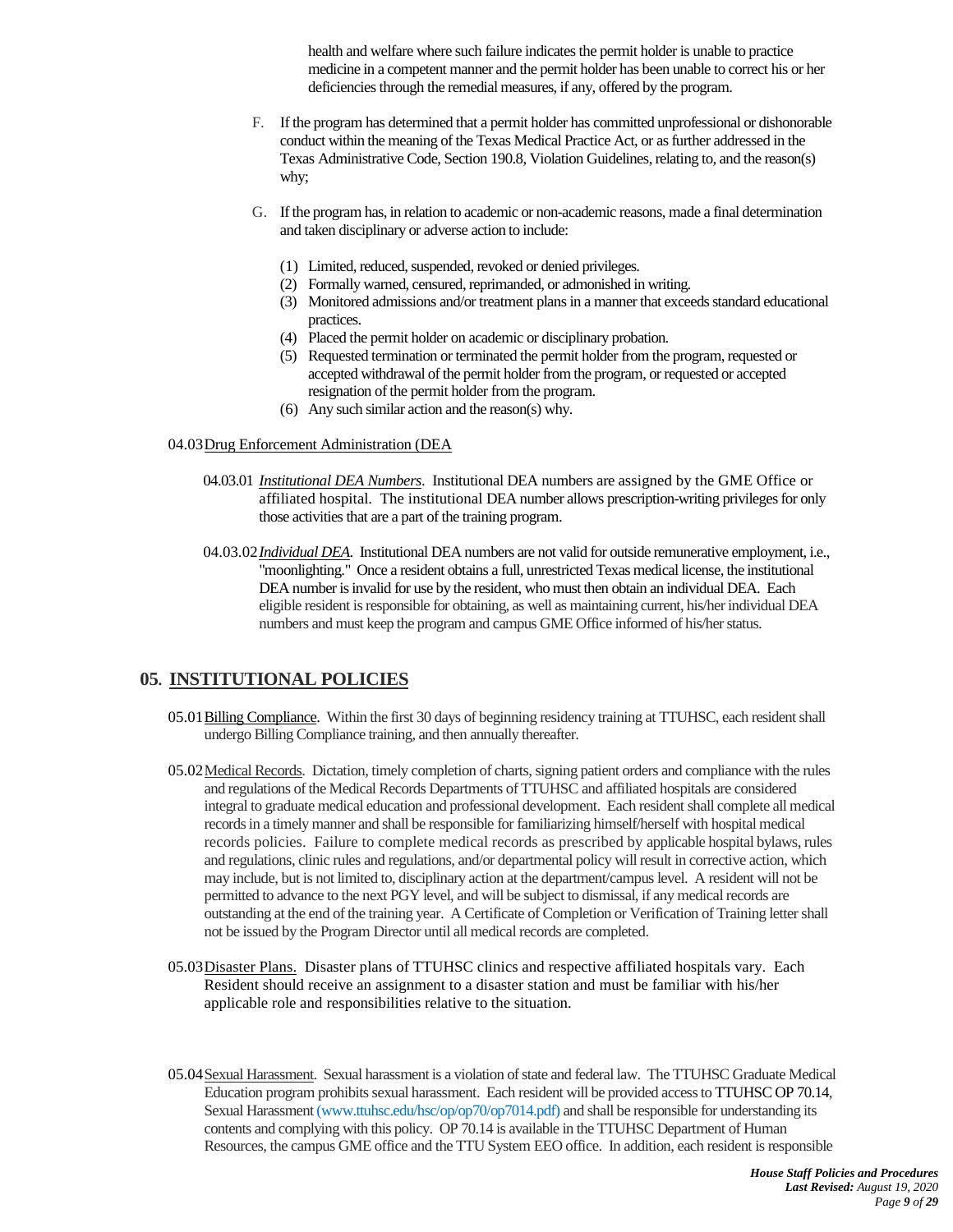for attending and participating in any training programs required by TTUHSC.

- <span id="page-9-3"></span>05.05Violence and Workplace Threats. Violence and workplace threats are addressed i[n TTUHSC OP 76.08](http://www.ttuhsc.edu/hsc/op/op76/op7608.pdf) (www.ttuhsc.edu/hsc/op/op76/op7608.pdf), which prohibits violent, threatening or intimidating conduct by TTUHSC personnel, including residents. A copy of this policy is provided and reviewed at orientation and is available in the Department of Human Resources, each campus GME office and any TTU Police Department office.
- <span id="page-9-2"></span>05.0[6Immunizations](http://www.ttuhsc.edu/hsc/op/op75/op7511b.pdf)**.** Each resident is responsible for understanding and complying with the TTUHSC Immunization Policy, which is distributed at orientation and is available in each campus GME Office. TTUHSC provides immunizations at no cost to a resident.
- 05.07 Physician Impairment. Each resident is responsible for knowing the contents of and complying with the TTUHSC evaluation and Treatment of Impaired Physicians or House Staff, which is distributed at orientation and is available in the GME Office [\(see](#page-22-0) Appendix A).

# <span id="page-9-0"></span>**06. EDUCATION PROGRAM**

- 06.01Educational Goals. The Program Director, with the assistance of the faculty, is responsible for developing and implementing the academic and clinical program that includes, but is not limited to, a written compilation of the program's educational goals with respect to the knowledge, skills and other ACGME competenciesrequired of each resident as s/he relates to each major assignment and level of the training program. The document will be distributed to and reviewed with each resident prior to the assignment.
- 06.02 Appointment. Appointment to a residency program requires that each resident develop and master competencies for each level of training expected of a beginning practitioner, as referenced below in the following 6 areas:
	- 06.02.01*Patient Care.* Patient care that is compassionate, appropriate, and effective for the treatment of health problems and the promotion of health;
	- 06.02.02 *Medical Knowledge*. Medical knowledge of established and evolving biomedical, clinical, epidemiological and social-behavioral sciences and the application of this knowledge to patient care;
	- 06.02.03*Practice-Based Learning and Improvement*. Practice-based learning and improvement that involves investigation and evaluation of a resident's own patient care, appraisal and assimilation of scientific evidence and improvements in patient care;
	- 06.02.04 *Interpersonal and Communication Skills*. Interpersonal and communication skills that result in effective information exchange and teaming with patients, their families and other health professionals;
	- 06.02.05*Professionalism*. Professionalism as manifested through a commitment to carrying out professional responsibilities, adherence to ethical principles and sensitivity to a diverse patient population; and
	- 06.02.06*Systems-Based Practice*. Systems-based practice as manifested by actions that demonstrate an awareness of and responsiveness to the larger context and system of health care and the ability to effectively call on system resources to provide care that is of optimal value.
- <span id="page-9-1"></span>06.03 Scholarly Activities.
	- 06.03.01 *Scholarly Activities and Research*. The responsibility for establishing and maintaining an environment of inquiry and scholarship rests with the faculty, and requires that an active research component be included within each program. The faculty and each resident must participate actively in scholarly activity. Scholarship is defined as any of the following:
		- A. The scholarship of discovery, as evidenced by peer-reviewed funding or publication of original research in peer-reviewed journals.
		- B. The scholarship of dissemination, as evidenced by review of articles or chapters in textbooks.
		- C. The scholarship of application, as evidenced by the publication or presentation at local, regional,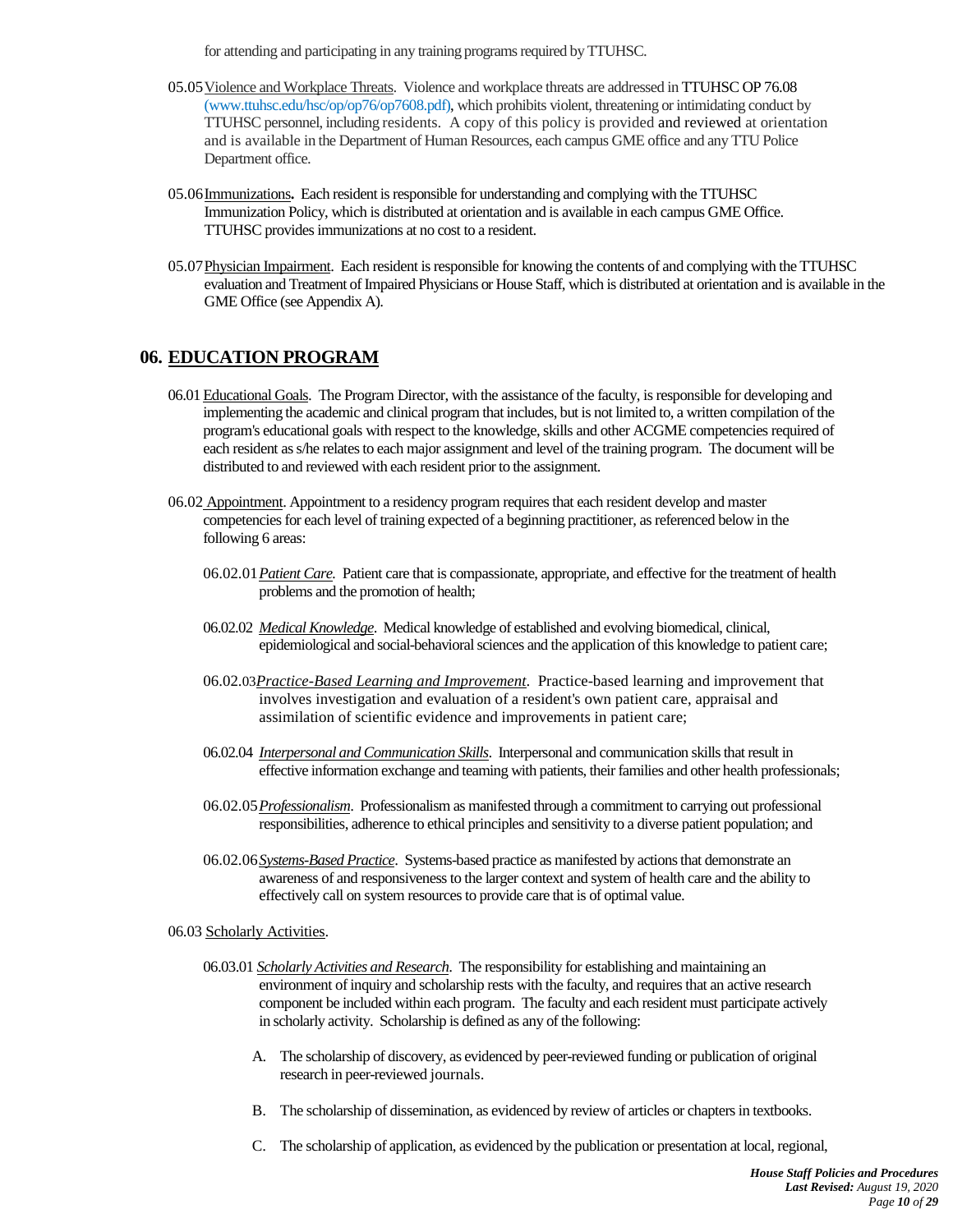or national professional and scientific society meetings, for example, case reports or clinical series.

- D. Active participation of the teaching staff in clinical discussions, rounds, journal club, and research conferencesin a manner that promotes a spirit of inquiry and scholarship; offering of guidance and technical support, e.g., research design, statistical analysis for each resident involved in research; and provision of support for resident participation, as appropriate, in scholarly activities.
- 06.03.02 *Resources for Scholarly Activities*. Resources for scholarly activities for each resident, in conjunction with faculty, are available, e.g., laboratory space, equipment, computer services for data analysis, and statistical consultation services.
- <span id="page-10-0"></span>06.04 Resident Duty Hours and the Work Environment.
	- 06.04.01 *Professionalism, Personal Responsibility, and Patient Care*. Programs and sponsoring institutions must educate residents concerning the professional responsibilities of physicians to appear for duty appropriately rested and fit to provide the services required by their patients. The program director and institution must ensure a culture of professionalism that supports patient safety and personal responsibility. All residents must demonstrate responsiveness to patient needs that supersedes selfinterest.
	- 06.04.02 *Transition of Care*. Programs must ensure that residents are competent in communicating with team members in the hand-over process.
	- 06.04.03 *[Alertness](http://acgme.org/acWebsite/dutyHours/dh_Lang703.pdf) Management*. The programs must educate the residents to recognize signs of fatigue and sleep deprivation, and the residents must utilize alertness management and fatigue mitigation processes.
	- 06.04.04*Supervision of Residents*. Residents should inform patients of theirrespective roles in each patient's care. Each resident must know the limits of his/her scope of authority, and the circumstances under which he/she is permitted to act with conditional independence.
	- 06.04.05 *Clinical Responsibilities*. The resident can only perform clinical responsibilities based on their PGY-level, patient safety, resident education, severity and complexity of patient illness/condition and available support services, as stipulated by the program.
	- 06.04.06 *Teamwork*. Residents must care for patients in an environment that maximizes effective communication. This includes working as a member of effective inter-professional teams that are appropriate to the delivery of care in the specialty.
	- 06.04.07 *Duty Hours*
		- A. Maximum Hours of Work per Week. Duty hours must be limited to 80 hours per week, averaged over a four-week period, inclusive of all in-house call activities and all moonlighting.
		- B. Mandatory Time Free of Duty. Residents must be scheduled for a minimum of one day free of duty every week (when averaged over four weeks). At-home call cannot be assigned on these free days.
		- C. Maximum Duty Period Length. Duty periods of PGY-1 residents must not exceed 16 hours in duration. Duty periods of PGY-2 residents and above may be scheduled to a maximum of 24 hours of continuous duty in the hospital. Residents must not be assigned additional clinical responsibilities after 24 hours of continuous in-house duty.
		- D. Minimum Time Off between Scheduled Duty Periods. PGY-1 residents should have 10 hours, and must have eight hours, free of duty between scheduled duty periods. Intermediate-level residents [as defined by the Review Committee] should have 10 hours free of duty, and must have eight hours between scheduled duty periods. They must have at least 14 hours free of duty after 24 hours of in-house duty.
		- E. Maximum Frequency of In-House Night Float and In-House On-Call. Residents must not be scheduled for more than six consecutive nights of night float. PGY-2 residents and above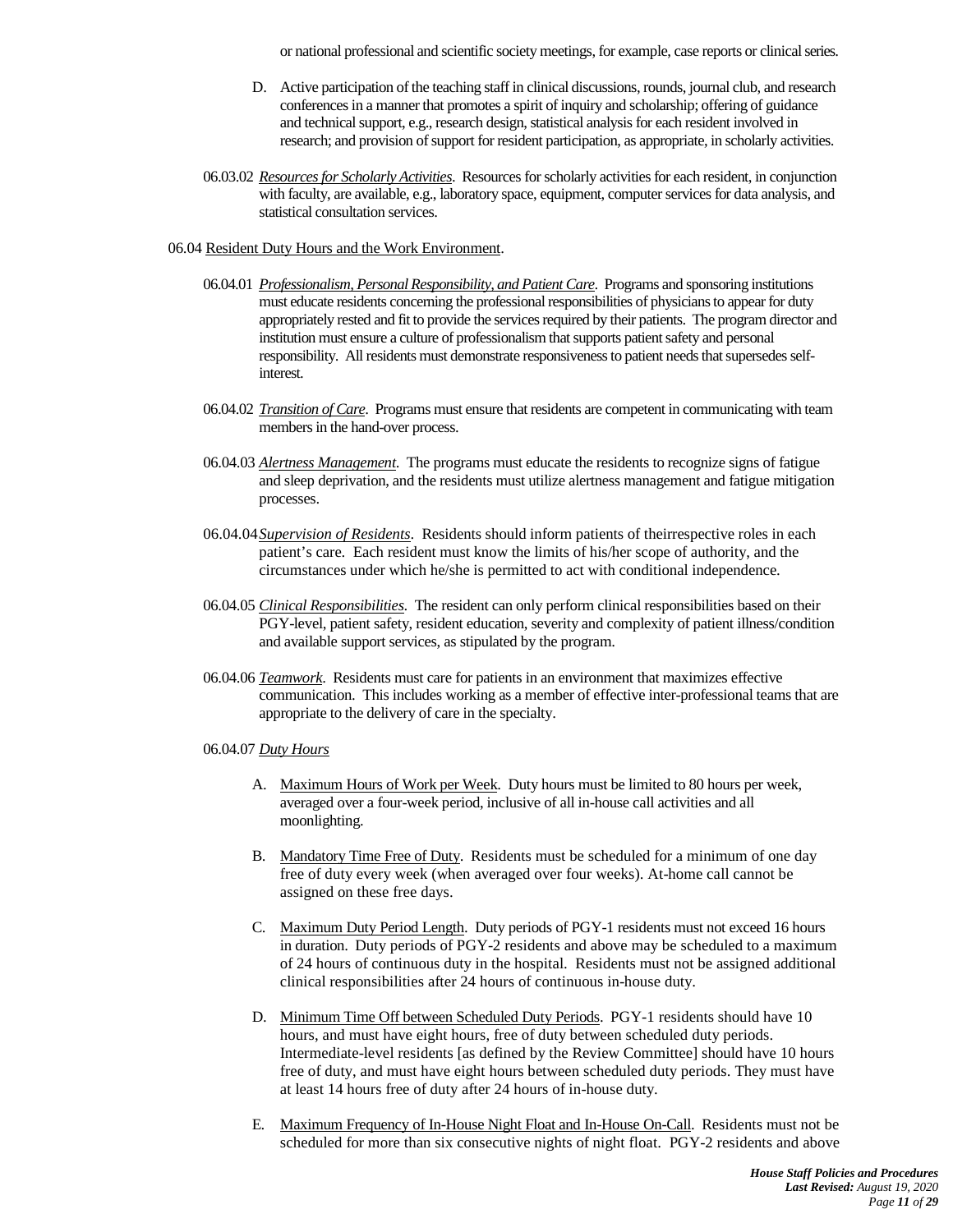must be scheduled for in-house call no more frequently than every-third-night (when averaged over a four-week period).

F. At-Home Call. Time spent in the hospital by residents on at-home call must count towards the 80-hour maximum weekly hour limit. The frequency of at-home call is not subject to the every-third-night limitation, but must satisfy the requirement for one-dayin-seven free of duty, when averaged over four weeks.

#### <span id="page-11-0"></span>06.05 Moonlighting.

- 06.05.01 *Moonlighting*. Moonlighting is defined as participating in any medical activity beyond the scope of the residency program, including outside remunerative activity (External Moonlighting). TTUHSC does not provide professional liability insurance coverage for External Moonlighting. Because residency education is a full-time endeavor, each resident is discouraged, in general, from engaging in moonlighting. However, in the event any moonlighting does occur, it shall not interfere with the obligation and ability of the resident to fulfill the goals and objectives of the educational program and must be approved in writing in advance by the Program Director. This approval will become part of the resident's file. All moonlighting must be counted toward the 80-hour weekly limit on duty hours.
- 06.05.02 *Internal Moonlighting*. Internal moonlighting is defined as an activity within the scope of the TTUHSC residency program, affiliated hospital, and/or a non-hospital primary clinical site(s).
- 06.05.03*External Moonlighting*. External moonlighting is defined as voluntary, compensated, medically related work performed outside the institution and/or scope of the resident program where the resident is in training
- 06.05.03*J-1 Visa and Moonlighting*. Anyone holding a J-l Visa is prohibited by federal law from earning extra money or outside remuneration while in resident training, i.e., moonlighting. Therefore, any resident holding a J-1 Visa is prohibited from participating in any moonlighting activity, internal or external.
- 06.05.04*Moonlighting Not Required*. No resident may be required to perform moonlighting or internal moonlighting.
- 06.05.05*PGY-1 Moonlighting.* PGY-1 residents are not permitted to moonlight.

#### 06.05.06*Oversight of Moonlighting by Program Director*.

- A. Each program must have written policies and procedures consistent with the Institutional and Program Requirements for resident duty hours and the working environment. These policies must be distributed to each resident and faculty.
- B. Each Program Director shall monitor a resident's training and performance during any time s/he is moonlighting. Monitoring of duty hours is required with frequency sufficient to ensure an appropriate balance between education and service.
- C. Back-up support systems must be provided when patient care responsibilities are unusually difficult or prolonged, or if unexpected circumstances create resident fatigue sufficient to jeopardize patient care.
- <span id="page-11-1"></span>06.06Conferences. Each resident is expected to attend house staff meetings and participate in required core curriculum activities.

#### <span id="page-11-2"></span>06.07 Elective Rotations.

06.07.01*Approval*. Any proposal for a resident's elective rotation must first be approved by the Program Director, who shall then acknowledge his recommendation and supporting information by presenting the proposal in writing to the GME Committee for consideration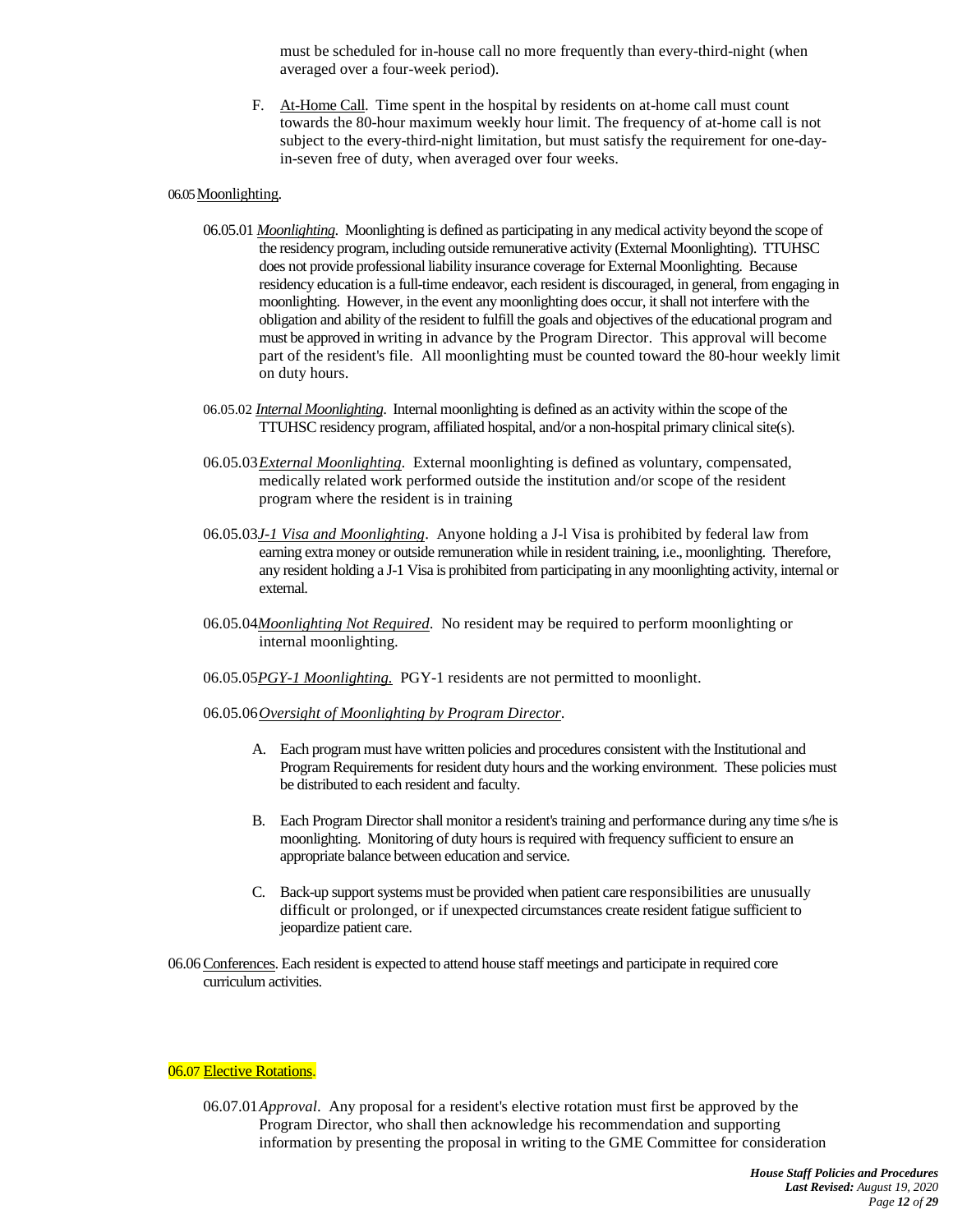and, if applicable, approval. If the Program Director cannot endorse the request at the departmental level, the Program Director should not advance the resident's request.

06.07.02*Bases for Elective Rotations.* The written proposal must include goals and objectives, length of the elective rotation, qualifications of the preceptor and educational values of the elective rotation. The source of funding for the elective rotation, including salary for the period of such absence, shall be identified and determined by the program.

#### 06.08 Evaluations.

- <span id="page-12-1"></span>06.08.01 *Evaluation of Each Resident*. The Program Director, in conjunction with members of the teaching staff, shall, at minimum, semi-annually evaluate each resident. The evaluation must be in writing and shall address the knowledge, skills, and professional progress of each resident. The evaluation should describe the strengths and weaknesses of the resident's performance. Evaluations may be performed more often, if needed. In addition, the resident should be evaluated by the faculty during each rotation or similar educational assignment.
- 06.08.02 *Plan for Improvement*. Each resident shall be notified of any deficiencies, if applicable, at the earliest possible date. The Program Director shall prepare in writing a timely plan for improvement, which will be reviewed in person with the resident. Evaluation forms for each resident shall be maintained in the program file. Annual and final written evaluations are retained in the GME files.
- 06.08.03 *Peer Review*. The evaluation process and any action taken regarding a resident's status in the program including, but not limited to, probation, suspension and termination, is performed as medical peer review, as that term is defined under Texas law.
- 06.08.04 *Final Evaluation*. The Program Director must provide a final written evaluation for each resident who completes the program. The evaluation must include a review of the resident's performance during the final period of education and shall verify whether the resident has demonstrated sufficient competence to enter practice without supervision. The final evaluation must be part of the resident's permanent record maintained by the institution.
- 06.08.05 *Evaluation of Faculty*. Each resident shall participate at least annually in regular evaluation of teaching faculty.
- 06.08.06 *Evaluation of the Residency Program*. Each resident shall participate at least annually in regular evaluation of his/her residency program.

# <span id="page-12-0"></span>**07. DISCIPLINARY OR ADVERSE ACTION**

- 07.01 Unsatisfactory Progress. It is expected that any resident who qualifies for a training program is able to progresssatisfactorily through the program. However, when performance and/or progress are unsatisfactory, actions of a disciplinary or adverse nature will be taken.
- 07.02 Disciplinary Action. Disciplinary action includes, but is not limited to, observation, probation and suspension with pay. When implementing disciplinary action against a resident, each Program Director shall complete a Disciplinary Action Form and, if applicable, a TMB Program Director's Report of Certain Types of Conduct. The Program Director shall forward the report(s) to the campus GME Office.
- 07.03 Adverse Action. Adverse action includes, but is not limited to, suspension without pay, a recommendation for non-renewal of the program agreement and dismissal. Before initiating adverse action, the Program Director shall first review the matter with the campus DIO and the Chair of the GMEC. After this review, the Program Director will implement adverse action against a resident, which will require that the Program Director complete (1) a Disciplinary Action Form and (2) a TM[B Program Director's Report of Certain Types of](http://www.tmb.state.tx.us/professionals/physicians/training/notification.php)  [Conduct.](http://www.tmb.state.tx.us/professionals/physicians/training/notification.php) The Program Director shall forward both reports to the campus GME Office, as well as to the Chair of the GMEC (see Section 04,02.04 of this document for TMB reporting requirements).
- 07.04 Observation. Observation is defined as a disciplinary measure that is generally utilized prior to probation. It is the duty of the Program Director of each residency program to establish a mechanism for evaluating the performance of each resident including, but not limited to, written progress reports. In the event a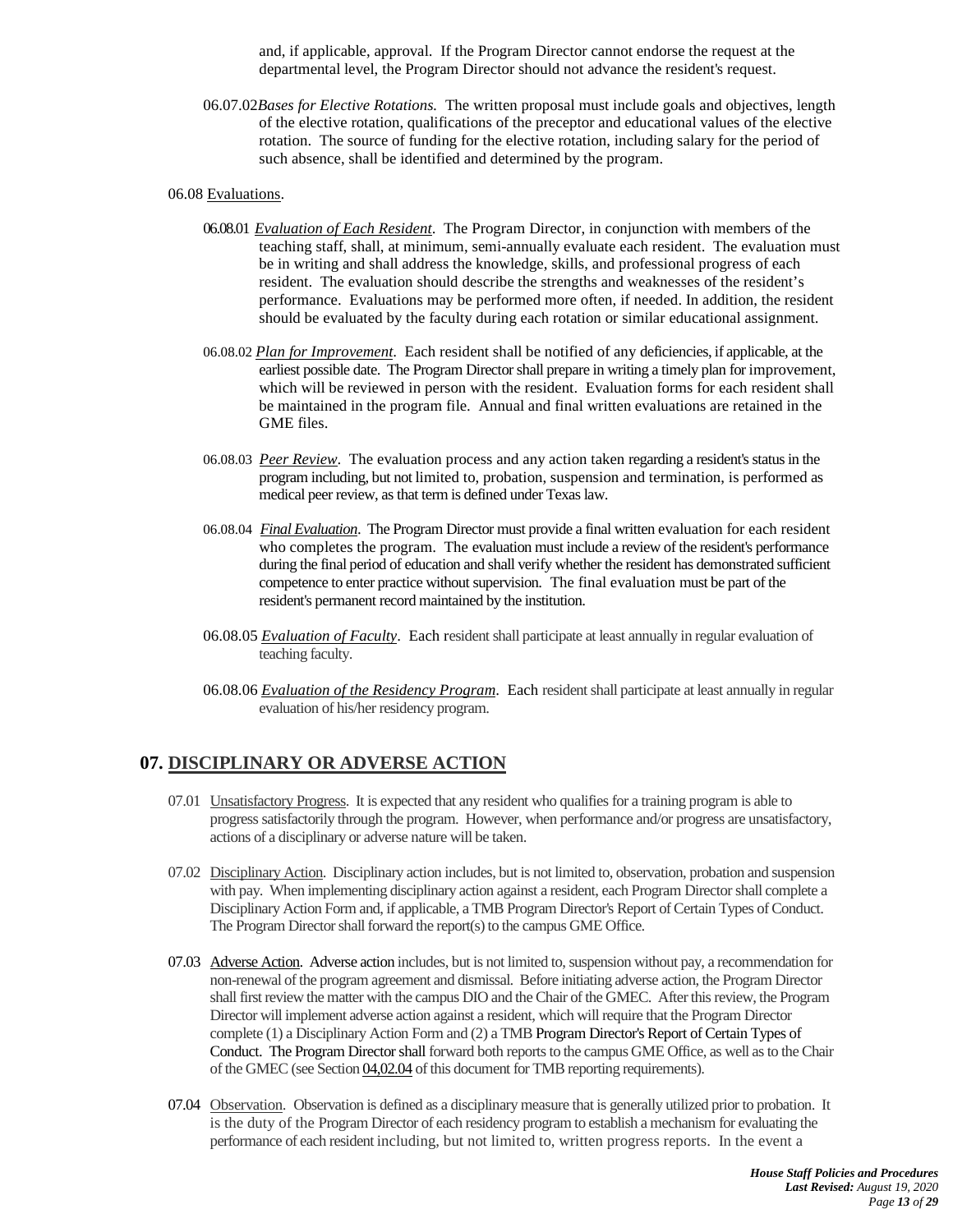resident's clinical or educational performance is found to be unsatisfactory, the Program Director shall meet with the resident at the earliest possible date, outline in writing the deficiencies, specify how they are to be corrected and indicate the period of time in which correction or improvement is to occur, and complete a Disciplinary Action Form for submission to the GME Office.. If, after a specified amount of time, progress has not been demonstrated, the resident may be placed on probation. However, observation is not a prerequisite if probation or disciplinary measures are more appropriate. Observation may not be appealed and does not require reporting to TMB.

- 07.05 Probation. Where a resident's performance fails to meet the standards set by the department, the resident may be placed on probation by the Program Director. Probation occurs when a resident is notified that his/her progress, professional development or conduct is such that continuation in the program is at risk.
	- 07.05.01 *Notice*. The Program Director shall notify the resident in writing regarding the probation, outline the reasons for the action, establish a time frame for the probation, provide a specific remedial plan with deadlines, and conduct a follow-up probation evaluation at the designated time, or sooner, if necessary. Notice of probation may be delivered to the resident by certified mail, Return Receipt Requested, at his/her last known address, or hand-delivered to the resident with written acknowledgement of delivery. In the event neither form of communication referenced above is successful, notice to the resident may be given via email attachment with read/receipt notation. Unless precluded by special circumstances from doing so, the Program Director must meet in person with the resident to discuss the probation.
	- 07.05.02 *Remediation*. As a rule, 60 calendar days will be allowed for the resident to correct or remediate the identified deficiency or conduct. However, some probationary periods may be for a shorter period of time. If at the end of or during the probationary period the Program Director determines that the resident has not corrected or remediated the identified deficiency or conduct, the resident may be dismissed from the program. However, probation is not necessarily a prerequisite to dismissal if circumstances dictate otherwise. If at the end of or during the probationary period the Program Director elects to dismiss the resident, the dismissal procedures outlined i[n Section 0](#page-14-0)7.07 shall be utilized.
	- 07.05.03 *Lifting of Probation*. If the Program Director is satisfied that the resident has corrected or remediated the identified deficiency or conduct, along with any other deficiency that may have arisen during the probationary period, the resident will then be notified in writing that the probationary status has been lifted.
	- 07.05.04 *No Appeal of Probation*. The decision to place a resident on probation may not be appealed.
	- 07.05.05 *Dismissal Following Appeal*. If a resident is dismissed at the end of the probationary period, the dismissal may be appealed in accordance with the procedures outlined in Section 07.07 herein.
	- 07.05.06 *Reappointment Followed by Dismissal*. If a resident is placed on probation or suspended after notice that a new Program Agreement has been/will be extended, but prior to beginning a new training year, the offer for re-appointment shall be automatically deemed abated until all requirements relating to probation are fully resolved. At the discretion of the Program Director, the program agreement/contract abated during the referenced probationary period may be declared null and void.
	- 07.05.07 *Reappointment During Period of Disciplinary Action*. A resident may be placed on probation at any time without first having been placed on observation. At the discretion of the Program Director, the decision regarding whether or not to extend a new Program Agreement to a resident on probation or suspension may be deferred until the end of the probationary period.
	- 07.05.08 *Report to TMB.* Probation must be reported to TMB through a TMB Program Director's Report of Certain Types of Conduct form. In addition, probation should be reported on all credentialing documents requested on the resident.

#### 07.06 Suspension.

07.06.01 *Criteria for Suspension.* The Program Director may suspend a resident with or without pay depending on the circumstances, which may include, but not be limited to, any situation where a serious charge is brought against the resident, or concern exists that the resident's performance of his/her duties is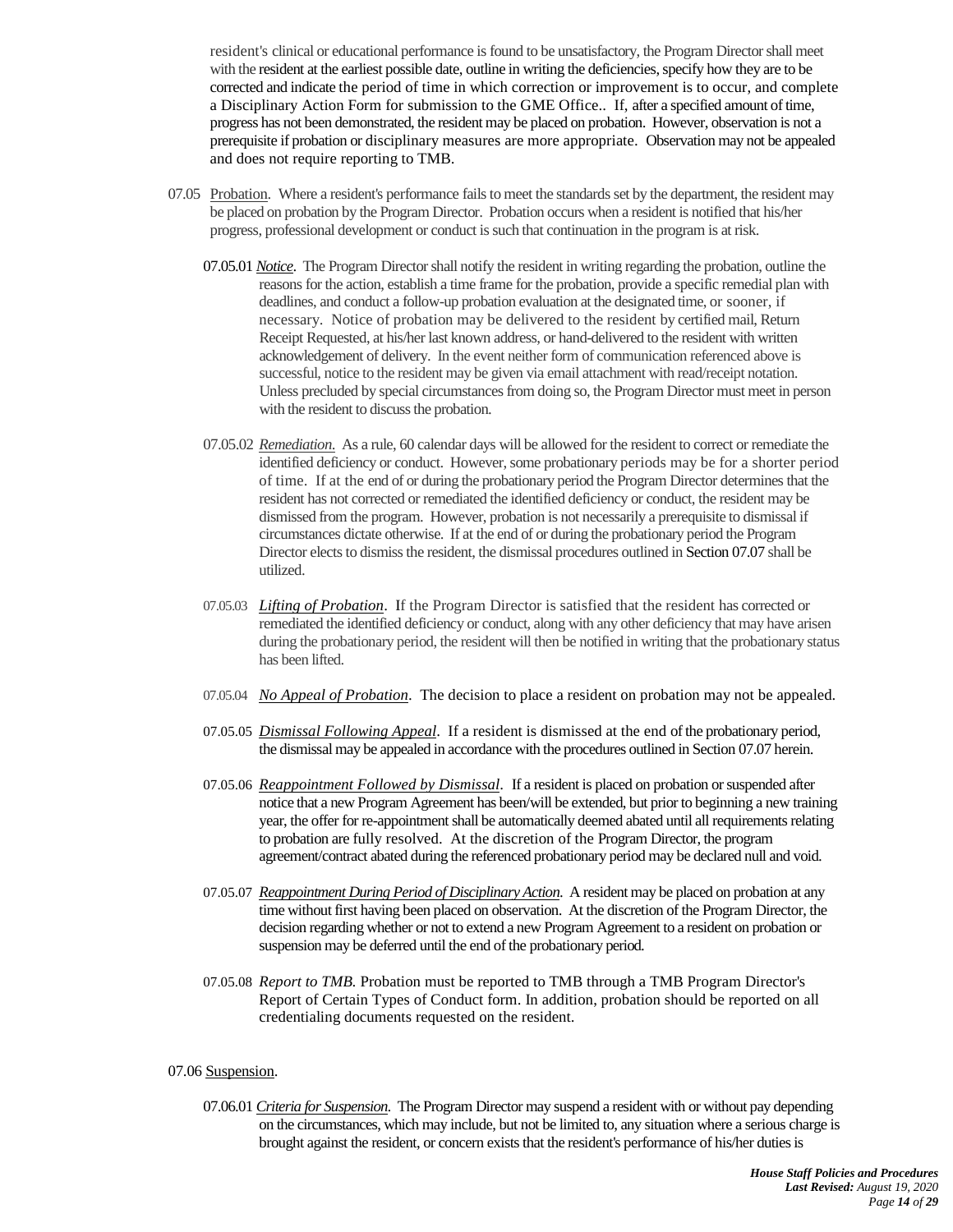seriously compromised or may constitute a danger to patients, others or self.

- 07.06.02*Notice of Suspension*. The resident will be notified of his/her suspension by certified mail, Return Receipt Requested, to his/her last known address, or hand-delivered with written acknowledgement of delivery. In the event neither form of communication referenced above is successful, notice to the resident may be given via email attachment with read/receipt notation.
- 07.06.03 *Investigation*. An investigation will be initiated within seven calendar days from the date of the suspension and shall be completed within 30 days. At the conclusion of the investigation, the Program Director shall confer with the resident as soon as practicable, but in no event later than 30 days from date of suspension, except as referenced hereinabove.
- 07.06.04 *Appeal of Suspension*. The resident may not appeal suspension with pay. However, suspension without pay is subject to appeal**.**
- 07.06.05 *Lifting of Suspension*. Suspension will be lifted when the investigation is completed on or before the 30<sup>th</sup> day following imposition of suspension. Upon completion of the investigation and its findings, a determination will be made as to the proper course of action. Such action will be communicated in writing to the resident.
- 07.06.06 *Report to TMB*. Suspension must be reported to TMB through a TMB Program Director's Report of Certain Types of Conduct form.

#### <span id="page-14-0"></span>07.07 Dismissal.

- 07.07.01 *Authority*. The authority to dismiss a resident resides solely with the Dean of the School of Medicine.
- 07.07.02 *Criteria for Dismissal*. The Program Director may recommend that a resident be dismissed for unsatisfactory performance, lack of professionalism or conduct during the term of his/her annual program agreement/contract. Examples include, but are not limited to, the following:
	- A. Performance that presents a serious compromise to acceptable standards of patient care or jeopardizes patient welfare.
	- B. Failure to progress satisfactorily in fund of knowledge, skill acquisition and/or professional development.
	- C. Unethical conduct.
	- D. Excessive tardiness and/or absenteeism.
	- E. Illegal conduct.
	- F. Unprofessional conduct.
- 07.07.03*Notice of Criteria for Dismissal*. When recommending dismissal, the Program Director shall use the Disciplinary Action Form (DAF) and include any related documentation providing the basis for dismissal. The Program Director shall specify in writing the areas deemed unsatisfactory and state with specificity the reasons for the dismissal. A copy of the recommendation for dismissal must be provided to the resident made the subject of the action.
- 07.07.04*Appeal of Dismissal*. Dismissal is subject to appeal, as it suggests poor performance, unprofessional conduct or malfeasance.
- 07.07.05 *Appeal by Resident*. Upon receipt of the written recommendation for dismissal and the Disciplinary Action Form, the resident may initiate an appeal by submitting to the Chair of the campus GMEC within five business days a written notice of appeal, outlining in detail his/her issues regarding the appeal and the remedy sought.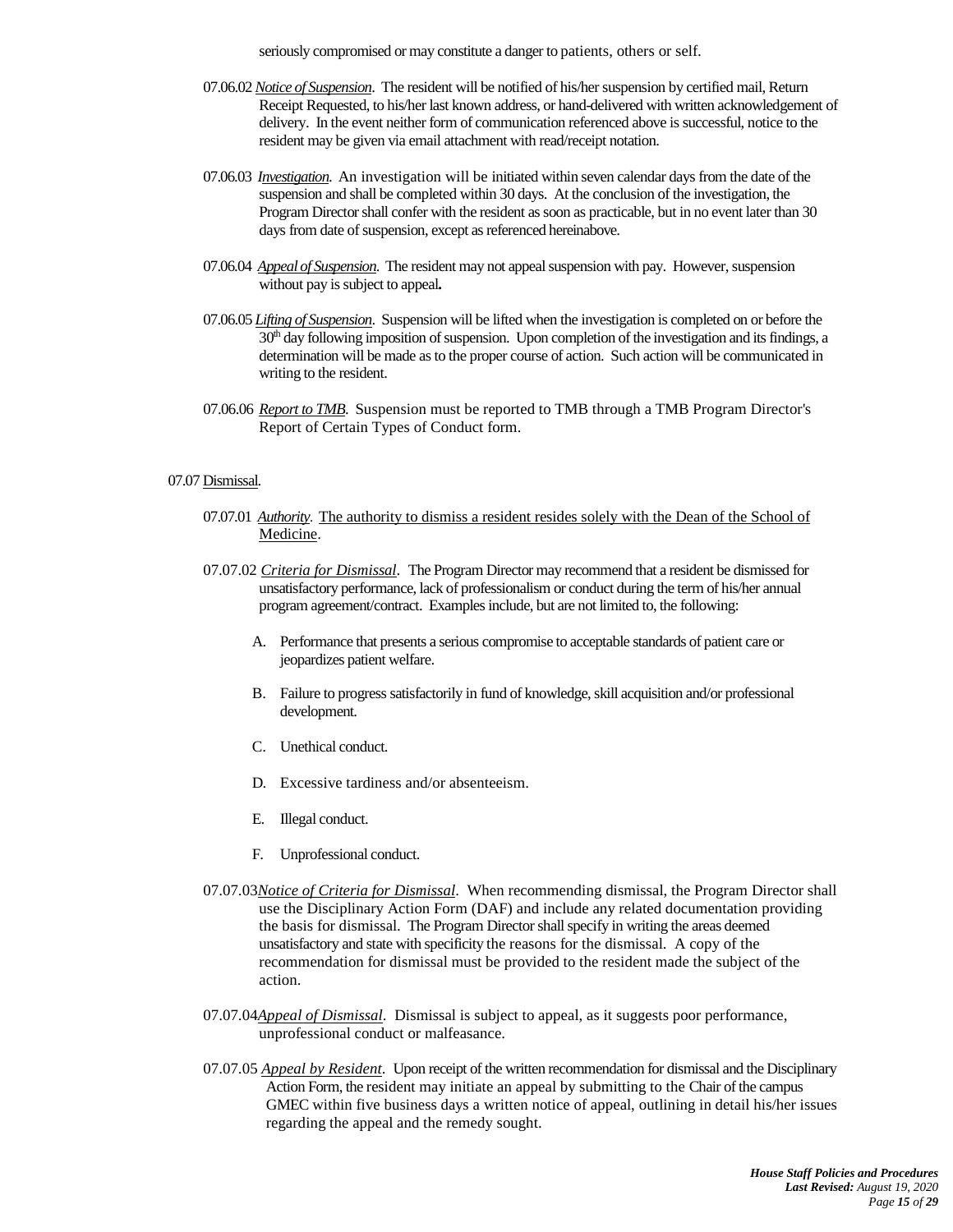- 07.07.06 *Timeliness of Appeal*. In the event the resident elects not to appeal the decision, or the resident fails to appeal within the prescribed five business days, the resident will be deemed to have waived the right to appeal.
- 07.07.07*Report to TMB.* Dismissal must be reported to TMB through a TMB Program Director's Report of Certain Types of Conduct form.
- 07.08 Job Abandonment.
	- 07.08.01 *Definition*. Job abandonment, defined as three consecutive days' unexcused absence from the program without notice to the Program Director, is tantamount to resignation. Any exception must first be approved by the Dean of School of Medicine.
	- 07.08.02 *Documentation*. The Program Director shall use the Disciplinary Action Form (DAF) to report action taken and include information from the program for completing the DAF. The DAF and other documentation regarding such action shall be forwarded for signature to those individuals listed on the form, as well as to the Associate Dean for Graduate Medical Education and Resident Affairs on the Lubbock Campus.

# **08. APPEAL**

- 08.01 Clinical Duties During Appeal. The resident shall have no clinical duties during the appeal process.
- 08.02 General Duties During Appeal. During the appeal process, the resident shall continue to perform duties as assigned by the Program Director, if benefits end.
- 08.03 Salary and Benefits During Appeal. The resident will receive salary and insurance benefits during the appeals process not to exceed 45 calendar days from the date of receipt of the request for appeal. If, for any reason during the appeal process, the resident is sick or takes any vacation days, which must be approved in advance, the maximum of 45 calendar days will not be increased. In the event the appeals process concludes prior to 45 days, and provided the Dean issues a dismissal, salary and benefits will end on the date of dismissal. If the appeals process continues beyond 45 days, as referenced hereinabove, salary and benefits will end on the 45<sup>th</sup> day.
- 08.04 COBRA Insurance. The resident shall contact the TTUHSC GME Office to arrange for continuation of health insurance under COBRA, if benefits end.
- 08.05 Appeal Procedure.
	- 08.05.01 *Hearing Subcommittee*. Upon receipt of the resident's written notice of appeal, if applicable, the Chair of the Campus GMEC shall appoint an *ad hoc* Appeal Review Subcommittee (Subcommittee), which shall be charged with conducting a hearing to review the recommendation for dismissal(suspension without pay or non-reappointment) of the resident.
	- 08.05.02 *Composition of Subcommittee*. The Subcommittee shall be comprised of three faculty members from the GMEC, a Chief Resident and a house staff officer. The chair of the campus GMEC shall appoint one of the faculty members as chair of the Subcommittee, who will serve as a non-voting member unless their vote is necessary to break a tie among the other members. Membership of the *ad hoc* Appeal Review Subcommittee shall exclude faculty and house staff from the department of the resident who filed the appeal. The Subcommittee shall set a date for the hearing and notify all parties concerned of any other procedural information that will be observed.
	- 08.05.03 *Documentation for Appeal*. At least 5 days prior to the hearing, the resident and the Program Director shall provide to each other and the Subcommittee all relevant documents that will be used in the appeal process to include, but not be limited to, the written request for appeal, all reports, evaluations and recommendations related to the action taken, and his/her file as maintained by the department and GME Office. The DIO may be utilized to disseminate the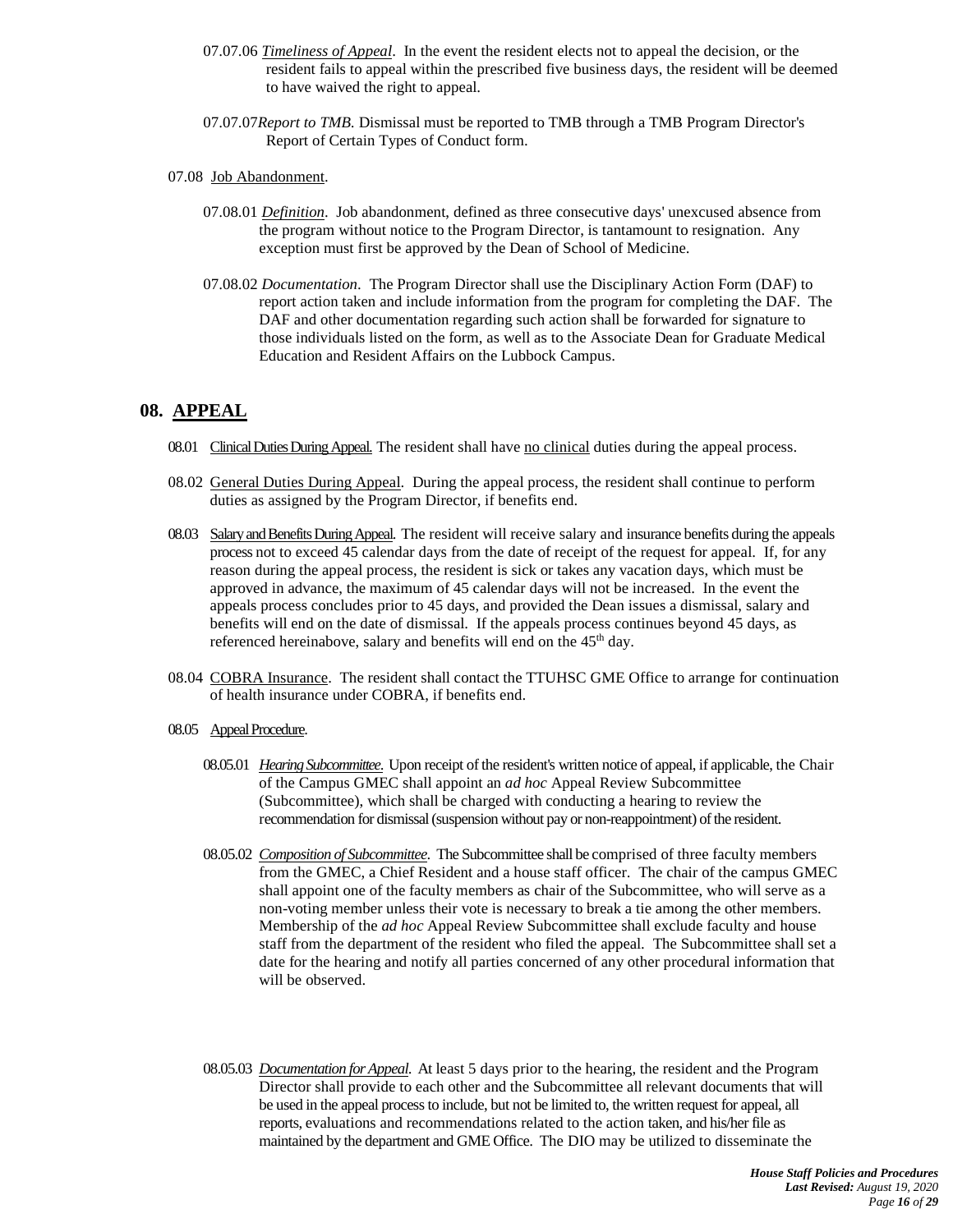documents to the Subcommittee and Program Director. All documents submitted to the Subcommittee shall be deemed confidential and will be returned to the GME Office after making its recommendation to the GMEC.

- 08.05.04*Witnesses*. At least 5 days prior to the hearing, the resident and Program Director shall provide to each other and the Subcommittee the names of witnesses, if any, that each will utilize at the hearing. The resident and Program Director shall each be responsible for arranging the participation of their respective witnesses for and during the hearing.
- 08.05.05 *Legal Counsel*. The resident shall have the right to appear in person before the Subcommittee and may be accompanied by legal counsel retained by the resident. If legal counsel is to accompany him/her, the resident shall notify the Subcommittee in writing at least 5 days in advance of the scheduled hearing, at which time the Chair of the Subcommittee shall immediately notify the Program Director and the Office of General Counsel (OGC). In the event the resident is to be accompanied by legal counsel, a representative from the OGC shall attend on behalf of the university. Legal counsel may serve only in an advisory capacity to the resident and TTUHSC and may not participate in the hearing.
- 08.05.06 *Conduct of Hearing*. At the beginning of the hearing, the Chair of the Subcommittee shall review with the participants the procedural rules that shall be observed.
- 08.05.07 *Witness Available by Telephone*. Only if a witness is not readily available to attend the hearing in person, the Subcommittee may consider allowing the witness to participate by telephone. If applicable, the resident and Program Director, respectively, shall notify the Subcommittee and each other at least 24 hours in advance of the hearing that a witness will not be available in person.
- 08.05.08 *Audiotape of Hearing*. The hearing will be audiotaped, and either of the parties may obtain a copy upon written request. No transcript will be provided.
- 08.05.09 *Evidence*. At the hearing, the resident shall present to the Subcommittee and the Program Director the basis of his appeal and may introduce evidence considered to be relevant and material to the case. However, all evidence offered must be reasonably related to the facts and statements concerning the reasons for dismissal and the resident's appeal. The resident bears the burden of establishing that the dismissal (suspension without pay or non-reappointment) is unjustified. The Subcommittee shall determine whether information provided at the hearing is relevant and material to the case and whether it is reasonably related to the matter of the dismissal.
- 08.05.10 *Failure to Appear*. Failure of the resident to appear at the hearing will result in automatic dismissal of the resident's request for consideration and any and all other rights of appeal.
- 08.05.11*Responsibilities of Subcommittee*. Following each party's presentation of evidence, the hearing will conclude, and the Subcommittee will deliberate in closed session. The Subcommittee shall submit in writing a report and provide recommendations to the campus GMEC no later than seven calendar days from the conclusion of the hearing. The Subcommittee shall provide a copy of its findings and recommendations to the resident and Program Director at the same time it provides the findings and recommendations to the campus GMEC.
- 08.05.12 *Procedural Due Process*. If the resident believes procedural due process has not been followed up to and/or during the hearing, s/he may notify the Chair of the campus GMEC in writing within three calendar days after receipt of the Subcommittee's recommendations. It shall be the responsibility of the campus GMEC to determine whether the procedural due process claims of the resident, if applicable, materially affected the outcome of the decision. Only if the campus GMEC determines a procedural error materially affected the outcome of the case will a new Subcommittee be appointed to re-hear the resident's request for consideration of the dismissal. The campus GMEC must notify the chair of the Subcommittee, resident and Program Director in writing within 3 calendar days whether an alleged procedural error, if any, materially affected the outcome of the Subcommittee's findings and recommendations.
- 08.05.13*Responsibilities of Campus GMEC*. Upon receipt of the findings of the *ad hoc* Subcommittee, or after time has expired to appeal dismissal, the campus GMEC shall review the findings and recommendations of the Subcommittee at a regular or called meeting that shall be held within 7 calendar days after receipt of the report from the Subcommittee. The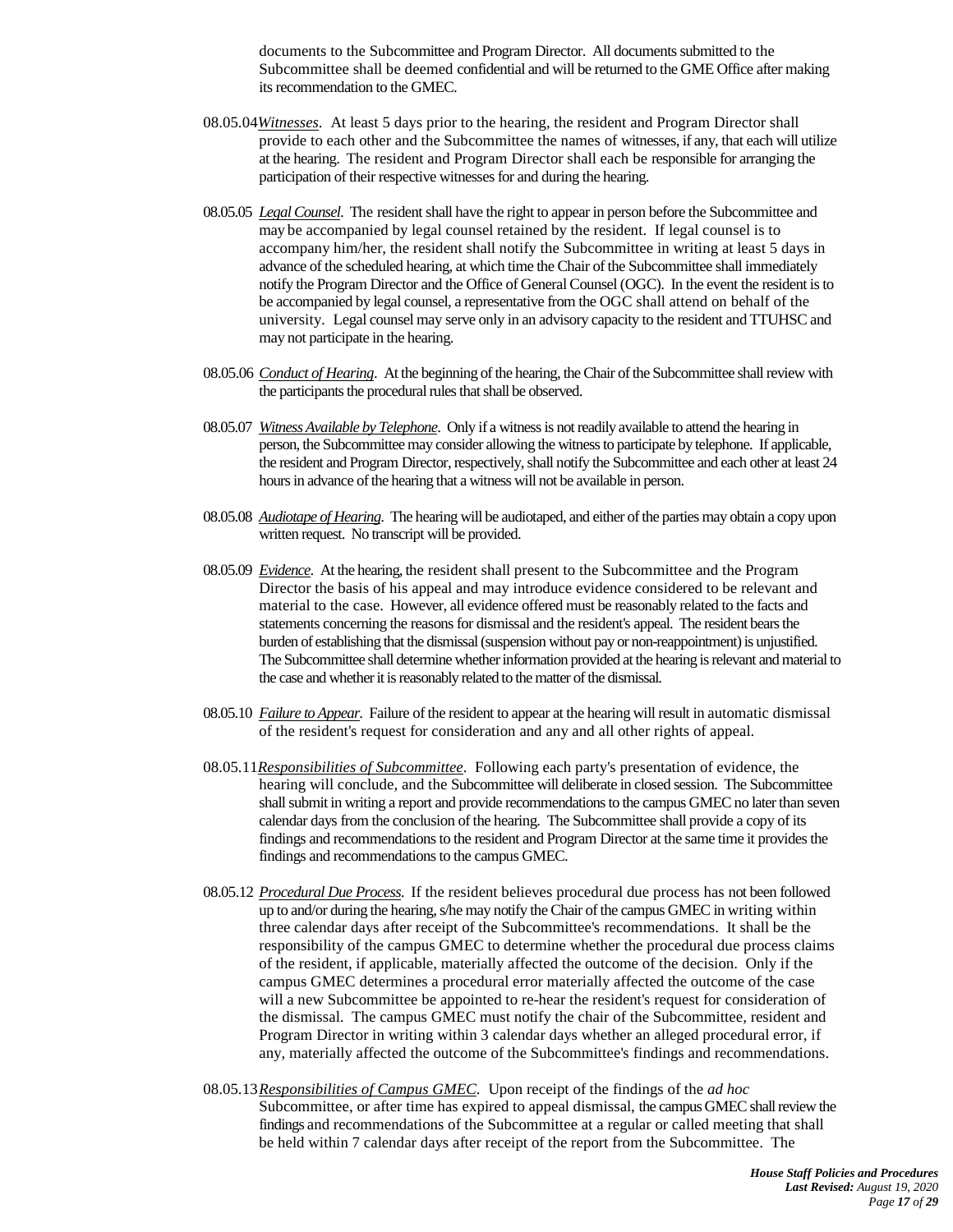campus GMEC will forward its report and recommendations to the Regional Dean.

- 08.05.14*Responsibilities of the Regional and Associate Deans*. If applicable, the Regional Dean shall review the campus GMEC's report and recommendations and then forward his/her recommendations to the Associate Dean for Graduate Medical Education and Resident Affairs, who in turn, will forward his/her recommendations to the Dean of the School of Medicine.
- 08.05.15*Responsibilities of the Dean*. The Dean of the School of Medicine shall then review the findings and recommendations and make a determination, which shall be communicated in writing to the resident, the Program Director, the Regional Dean, Chair of the GMEC and Chair of the *ad hoc* Appeal Review Subcommittee. Notice of the Dean's determination may be delivered to the resident by certified mail, Return Receipt Requested, at his/her last known address, or hand-delivered to the resident with written acknowledgement of delivery. In the event neither form of communication referenced above is successful, notice to the resident may be given via email attachment with read/receipt notation. The decision of the Dean shall be final.
- 08.05.16 *Effect of Dean's Determination*. A final determination by the Dean of the School of Medicine to dismiss the resident shall nullify or terminate any previous program agreement appointing the resident to a subsequent year of training.
- 08.06 General, Disciplinary and Adverse Actions.
	- 08.06.01 *Exhaustion of Remedies*. Remedies and procedures contained herein, if applicable, must be exhausted in their entirety prior to the resident's resorting to any other forum.
	- 08.06.02*Determination of Deadlines*. Periods listed herein are guidelines and may be extended only by the Dean of the School of Medicine where justified. For the purpose of determining any deadline herein, the first business day following any event shall count as the first day.
	- 08.06.03*Departure from Procedure*. The Chair of the GMEC must approve any departures from these procedural guidelines, including established time frames, and only for justifiable reason.
	- 08.06.04 *Report of Final Adverse Action to Organizations*. Except for those instances required by the Texas Medical Board for reporting adverse action, no specialty or sub-specialty certifying board or national, state, or local medical organization, exclusive of a licensing agency, shall be notified of a pending disciplinary action until a final determination has been made by the Dean of the School of Medicine.

# <span id="page-17-0"></span>**09. COMPLAINTS**

- 09.01 Definition. A current resident is provided a process by which to resolve a complaint against another individual associated with his/her residency program. A complaint is a resident's formal expression of disagreement concerning issues related to the work environment or issues related to the program or faculty, e.g., hours, working conditions, performance evaluations, assignments or other matters involving management decisions concerning the resident. Complaints that are covered by an existing TTUHSC Operating Policy, including, but not limited to, sexual harassment, violence in the workplace and discrimination, shall be referred to the appropriate office for consideration. A resident's disagreement regarding an academic action such as the non-renewal of a program agreement/contract for continued training, or dismissal shall be addressed as provided in the House Staff Policies and Procedures hereinabove.
- 09.02 Disciplinary Actions Pending Complaint. The filing of a complaint shall not preclude TTUHSC from pursuing disciplinary actions or separation actions for reasons other than the resident's filing of a complaint.
- 09.03 Non-Adversarial. A complaint procedure shall be non-adversarial.
- 09.04 Complaint Resolution Procedure. In general, steps to resolve a complaint shall be oral/in-person initially, then in writing, if applicable. If not resolved at an early stage, the resident may ultimately meet with an *ad hoc* complaint committee, as provided hereinbelow: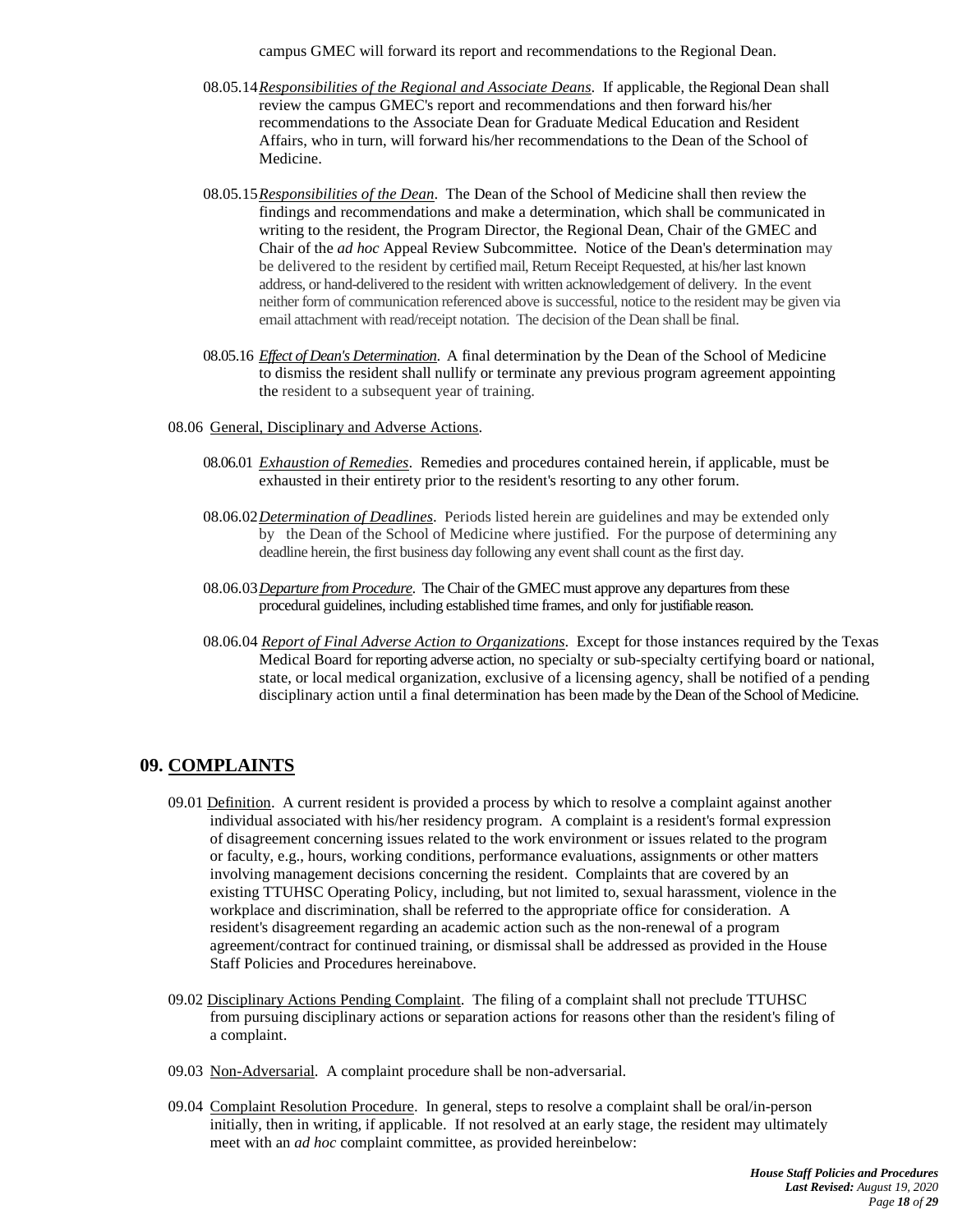- A. A resident must attempt to resolve the issue by first meeting with the individual(s) involved and discuss the specific incident or clearly defined matter within five calendar days of the incident's occurrence.
- B. For complaints based on a continuing series of less clearly defined matters, the complaint must be communicated to the Program Director at this initial step no later than twenty 20 calendar days following the onset of the issue of complaint.
- C. If the issue is not resolved at this initial step, the resident shall promptly attempt resolution by proceeding through the next step(s).

#### 09.04.02*Step Two*.

- A. If the complaint is not against a faculty member, the resident should contact the Chief Resident. The resident will clearly present his/her concerns and suggestions for resolution to the Chief Resident. The Chief Resident shall make every effort to facilitate resolution of the issue, and shall inform the resident in writing of his/her response and reasons for that response within three calendar days. If resolution is not achieved with the assistance of the Chief Resident, the resident should meet with the Program Director to seek resolution. The Program Director shall make a determination within three calendar days and notify the resident in writing of the determination.
- B. If the complaint is against a faculty member and resolution has not been achieved as a result of an initial meeting, the resident shall contact the Program Director. The resident will clearly present his/her concerns and suggestions for resolution of those concerns. The Program Director shall inform the resident in writing of his/her response and reasons for the response within three calendar days.

#### 09.04.03*Step Three*.

- A. If resolution is not achieved as a result of the above, or the complaint involves the Program Director, the resident may then contact the department Chair regarding the complaint within 3 calendar days from the Program Director's decision.
- B. The resident will present a formal written complaint to the department Chair including a summary of specific events, describe prior attempts to resolve the complaint, and state the remedy sought. The formal complaint cannot be changed after submission without approval of all persons concerned. The department Chair will investigate the complaint, attempt to reconcile differences and propose a solution. The department Chair will provide a written statement of his/her recommendation to all parties within three business days from receipt of the complaint.

#### 09.04.04 *Step Four*.

- A. If the complaint is against the department Chair, or if resolution has not been achieved up to this point, the resident is to present the complaint in writing within three calendar days to the Chair of the campus GMEC including an explanation of all attempts to resolve the matter thus far, along with the resolution sought. The Chair of the campus GMEC shall designate an *ad hoc* Complaint Committee comprised of one member of the GMEC and one House Staff officer, who, with the Chair of the campus GMEC, shall informally review the complaint. The member of the campus GMEC and the House Staff Officer shall be members of a department different from the resident. The Chair of the campus GMEC shall provide in writing to the resident and the individual made the subject of the complaint a written determination addressing the resident's complaint within 3 calendar days. A copy of the written determination shall be forwarded to the department chair. The decision of the *ad hoc* Complaint Committee shall be final.
- 09.05 EthicsPoint. The EthicsPoint system is intended to offer an additional means of confidential reporting to TTU System students, staff, and faculty. However, we encourage residents to attempt the resolution of concerns through established channels outlined above. To utilize the EthicsPoint reporting system, go to [www.ethicspoint.com](http://www.ethicspoint.com/) and follow the instructions on the website.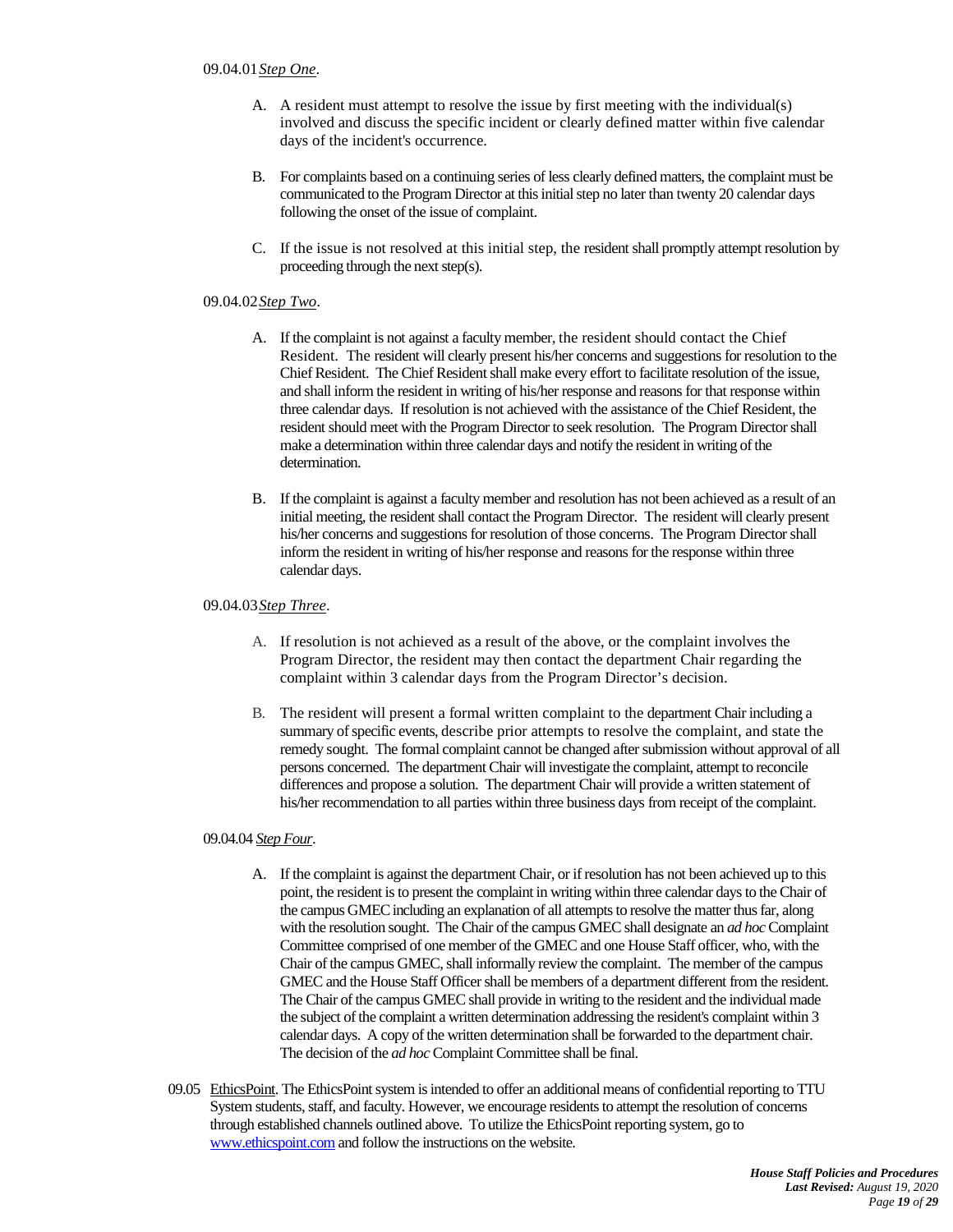# **10. PROGRAM AGREEMENT / CONTRACT**

- 10.01 Program Agreement. A program agreement shall not be for a period greater than 12 months. Acceptance into a Residency program does not constitute a multi-year agreement.
- <span id="page-19-1"></span>10.02 Program Agreement for Continued Training. The issuance of a program agreement for continued training, i.e., re-appointment, also referred to as a "new contract," is conditioned upon successful completion of the current training year.
- 10.03 Non-Renewal of Program Agreement.
	- 10.03.01 *Notice of Non-Renewal*. If a resident is not to be issued a new program agreement for the following training year, s/he must receive written notice of non-renewal 4 months prior to the ending date of the current program agreement by (a) certified mail, Return Receipt Requested; (b) hand delivery with written acknowledgement of receipt/delivery from the Program Director or designee; or (c) if other attempts have failed as outlined herein, by email attachment, with read-receipt notation.
	- 10.03.02 *Appeal of Non-Renewal*. In the event a resident elects to appeal his/her non-renewal, the appeals process for dismissal as outlined herein shall be utilized (see Section 07.07).
	- 10.03.03 *Effect of Leave of Absence on Program Agreement*. If a leave of absence is requested or occurs during the interval after appointment to a new year of training, but before the new training year begins, any issuance of a program agreement/contract for continued training shall be deemed null and void. Any conditions or requirements relating to the leave of absence must be met prior to the resident's return to training, if applicable.
	- 10.03.04 *Effect of Probation/Suspension on Program Agreement*. If a resident is placed on probation or is suspended, after issuance of a new program agreement/contract forcontinued training and prior to beginning a new year of training, at the Program Director's discretion, the program agreement/contract may be deemed abated, or null and void, until such time that all circumstances and requirements relating to the probation or suspension are resolved.

### 10.04 Resignation.

- 10.04.01 *Obligation to Notify TTUHSC*. A resident who does not plan to continue in the succeeding year of his/her training program must notify the Program Director in writing at least 4 months prior to the ending date of the current program agreement.
- 10.04.02 *Leave of Absence*. As provided hereinabove, a leave of absence is defined as the interval when all accumulated vacation and/or sick leave time has been exhausted or when the resident voluntarily leaves a program. Extended leaves of absence, excluding pregnancy or FMLA leave, may require resignation of the resident and application for a new appointment to the residency program when, or if, the resident wishes to return to training (excluding pregnancy). Granting of the leave and issuance of a new program agreement/contract for continued training thereafter is at the discretion of the Program Director.
- <span id="page-19-0"></span>10.05Changing Programs. When a resident in an existing TTUHSC residency program wishes to pursue the possibility of transferring to another TTUHSC residency, the following steps must be followed:
	- 10.05.01 *Responsibility of Resident*. The resident must inform his/her current Program Director in writing that s/he desires to seek another residency position at the same institution.
	- 10.05.02*Responsibility of Receiving Program*. The receiving Program Director (of the residency to which a change is sought) shall inform the current Program Directorin writing regarding possible recruitment of the resident.
	- 10.05.03*Mutual Agreement of Program Directors.* Both residency Program Directors must be in agreement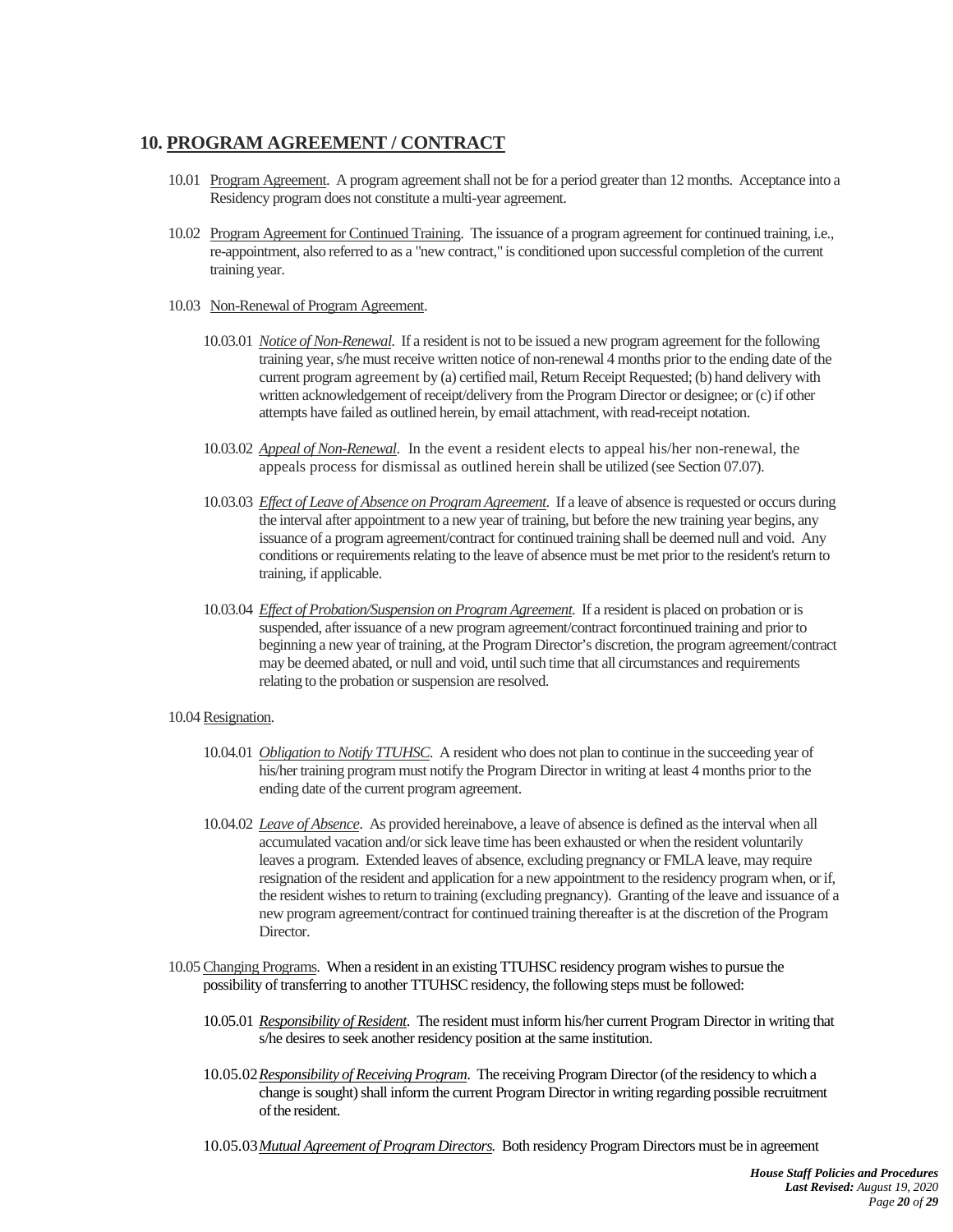regarding the change.

- 10.05.04 *Dispute Regarding Changing Programs*. Any unresolved dispute regarding a resident's transfer to a new program shall be referred to the campus GMEC.
- 10.05.05*Verification of Resident's Training and Performance*. If a TTUHSC resident transfers to another program outside TTUHSC, the current Program Director will, if requested by the receiving program, and with the written acknowledgment of the resident, provide the receiving Program Director written verification of the resident's previous educational experiences and a statement regarding the performance evaluation of the transferring resident.
- 10.05.06*J-1 Visa Holders*. By federal statute, individuals on a J-l visa are permitted to change programs one time only.

# <span id="page-20-7"></span>**11. RESIDENT SUPPORT**

- <span id="page-20-8"></span>11.01 House Staff Association**.** The House Staff Association provides a support system organized to promote professional and social relationships among residents. Information pertaining to the House Staff Association may be obtained through the campus GME Office.
- <span id="page-20-3"></span>11.02Counseling Services**.** Confidential counseling services are provided by the institution and may vary from campus to campus. Information pertaining to available support and counseling services may be obtained from the campus GME Office. If applicable, the Program Director may issue a mandatory supervisory referral to counseling (**www.ttuhsc.edu/hsc/op**/op70/op7038.pdf).
- <span id="page-20-9"></span>11.03 ID Badge.An ID badge is provided to each resident and *must* be worn at all times including, but not limited to, an affiliated hospital, clinic, any TTUHSC building. A lost or damaged ID badge should be reported immediately to the department residency program coordinator.
- <span id="page-20-4"></span>11.04 Parking. Parking for each resident is subject to the parking regulations of TTUHSC, as well as any affiliated hospital to which the resident is assigned. Parking and auto registration information may be obtained from each campus GME Office.
- <span id="page-20-0"></span>11.05 Lab Coats. Lab coats are provided by each respective department, or if applicable, the affiliated hospital. Information regarding laundry service is available within each department.
- <span id="page-20-1"></span>11.06 Meals. Meals provided to a resident vary from campus to campus. Information is available within each respective department.
- <span id="page-20-2"></span>11.07 On-Call Quarters**.** On-call quarters are provided at each affiliated hospital. Specific information is available within each respective department.
- <span id="page-20-6"></span>11.08 [E-Mail address.](http://www.ttuhsc.edu/it/policy/email.aspx) A TTUHSC email address is provided for each resident. Each resident is required to check his/her email on a regular basis and shall be held accountable for information sent to the TTUHSC email address. Use of a TTUHSC email account must comply with university policy regarding the use of computers.
- 11.09 Impairment of House Staff. As a physician, each TTUHSC resident is subject to the TTUHSC School of Medicine policies which address evaluation and treatment of an impaired physician including, but not limited to, intervention, drug testing, medical evaluation, treatment, rehabilitation, etc. (se[e Appendix A\)](#page-22-0).

# <span id="page-20-5"></span>**12. PROGRAM COMPLETION**

12.01 Completion Requirements. A post-graduate education program is not considered completed until the resident has satisfactorily fulfilled the total training time specified by program requirements. Failure to satisfactorily complete this requirement may jeopardize a resident's eligibility for Specialty Board Examination, the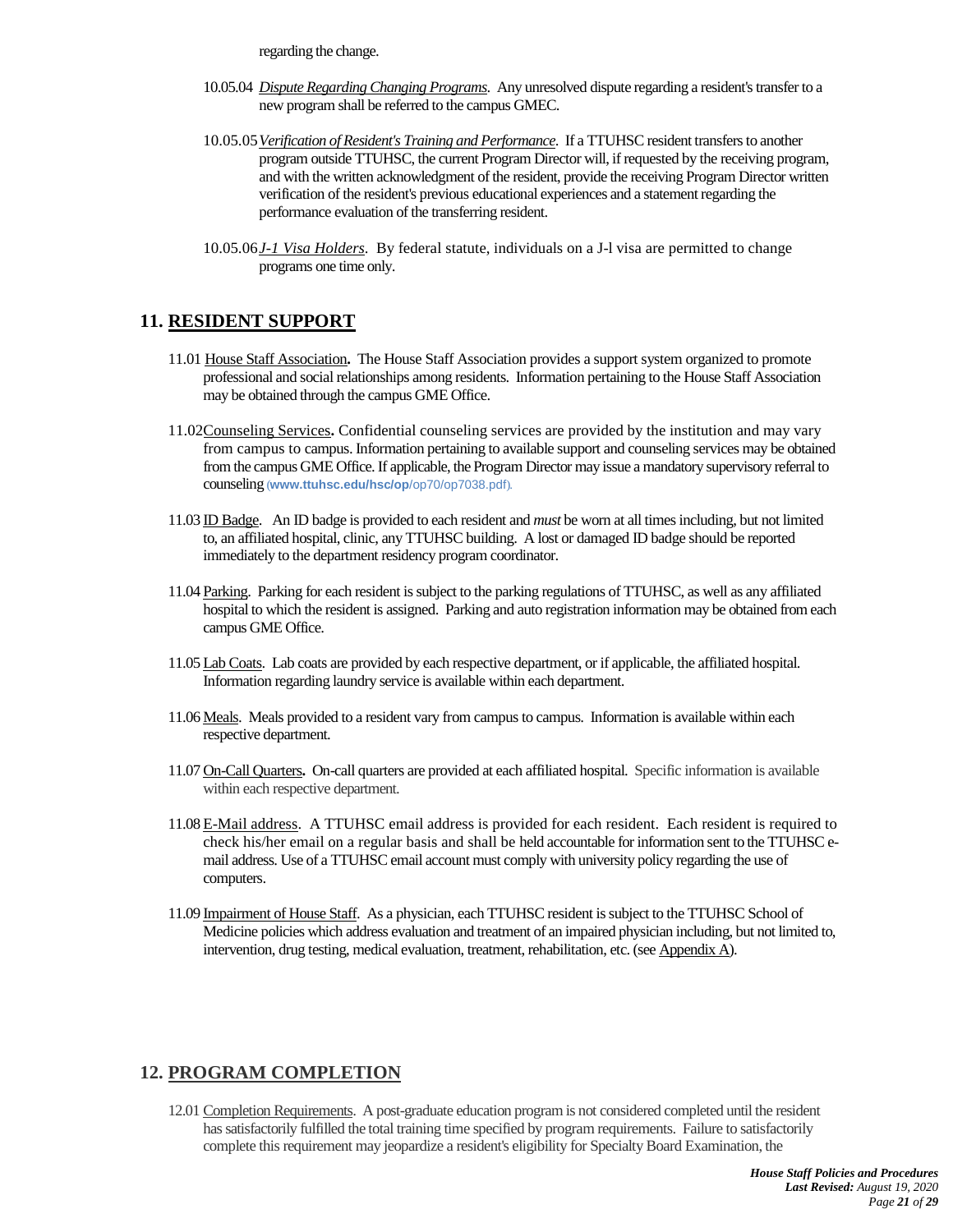discretion and responsibility of which rest with the Program Director.

- 12.02 Certificate of Completion. Upon recommendation of the Program Director, a certificate of completion is awarded to a resident who satisfactorily completes the residency training requirements for board certification eligibility, and all exit protocols are appropriately completed.
- 12.03Verification of Training**.** Letters verifying training are provided at the request of the resident who satisfactorily completes only a portion of training, but does not complete the training requirements for board eligibility. Advance written verification by the Department and written approval by the GME Office are required prior to issuance of a letter verifying training.

# <span id="page-21-0"></span>**13. CLOSURE OR REDUCTION OF PROGRAM**

- 13.01Notice Regarding Closure or Reduction of Program**.** In the event a Program Director determines the need exists to reduce the size of or close an ACGME-accredited program, the Program Director shall first confer with the Designated Institutional Officer (DIO), the Chair of the campus GMEC, Regional Dean, and the Dean, i.e., School of Medicine administration. After notice is given to the TTUHSC School of Medicine administration, the Program Director, in conjunction with representatives of the GME office, will notify each affected resident in writing at the earliest possible date.
- 13.02Closure of the Sponsoring Institution. In the event the university, i.e., TTUHSC, or the School of Medicine, were to close, the Program Director, in conjunction with representatives of the GME office and TTUHSC School of Medicine administration, shall notify each resident in writing of the closure.
- 13.03Effect of Closure or Reduction of Program. In the event of reduction or closure as outlined herein, TTUHSC will either allow a resident already in the program to complete his/her training, or assist the resident in obtaining a residency position in another ACGME-accredited program.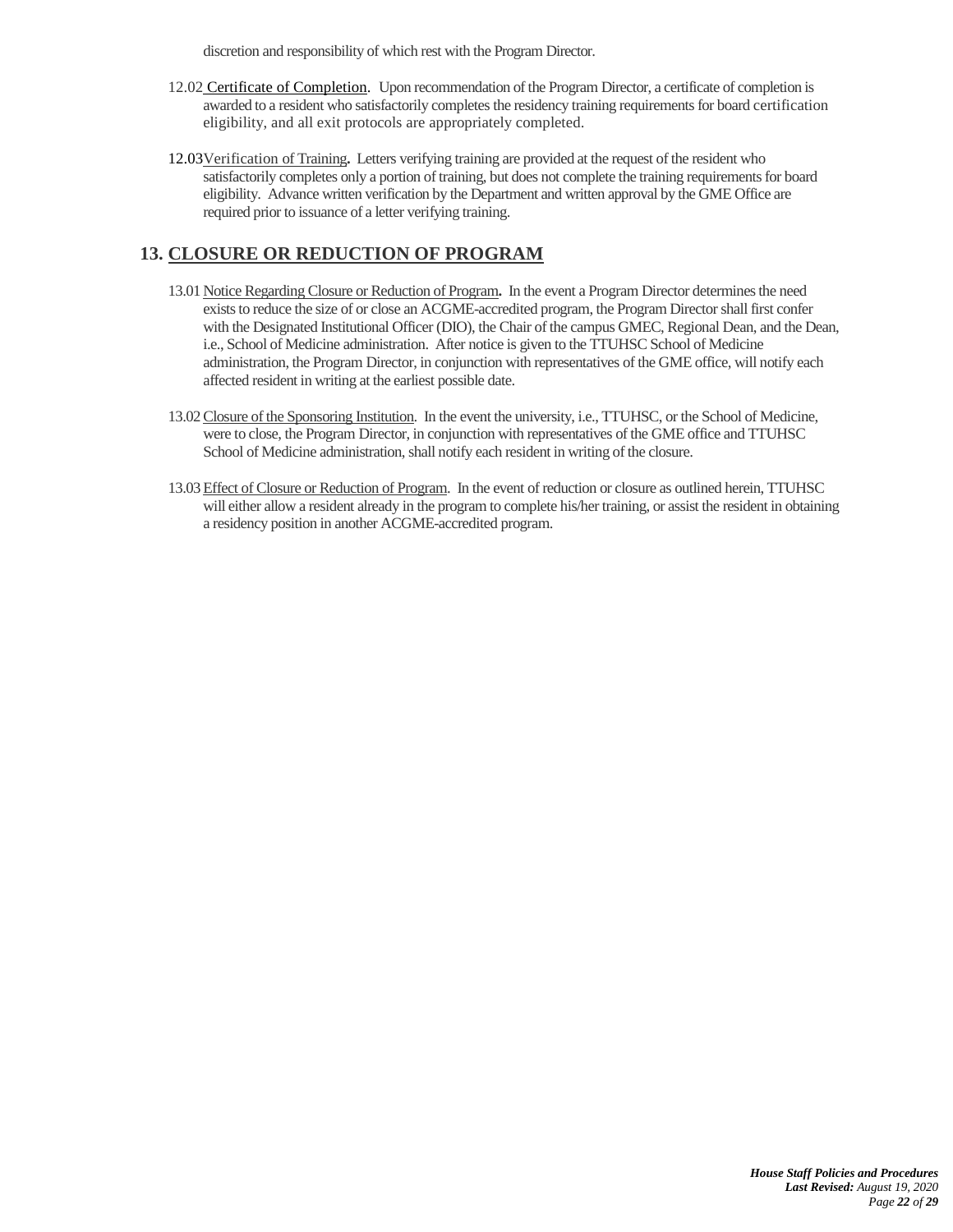### **APPENDIX A**

### **POLICY FOR EVALUATION AND TREATMENT OF IMPAIRED PHYSICIANS OR HOUSE STAFF**

### **I. PREAMBLE**

<span id="page-22-0"></span>Texas Tech University Health Sciences Center (TTUHSC) (also referred to as University) recognizes that its Physician*s* and House Staff, i.e., (interns, residents, fellows and physicians, (also referred to as Physician/s)) who are impaired are individuals in need of professional help. Additionally, the medical staff realizes that an impaired Physician can prevent the University from meeting its commitments to provide for high quality patient care in a safe environment. The University's employees and trainees at all campuses are expected to conduct their activities in this highly complex healthcare environment in full control of their manual dexterity and skills, mental faculties, and judgment.

#### **II. POLICY**

TTUHSC regards the misuse or abuse of drugs or alcohol by a Physician as conduct subject to disciplinary action, which may include, but is not limited to, the immediate suspension of all or any portion of the clinical privileges granted to a member of the medical staff and eventual termination of employment. In addition to impairment as a result of substance or alcohol abuse or misuse, other neuropsychiatric and general medical illnesses may produce impairment covered under this policy. Actions taken under this policy shall be in accordance with policies established by the Texas Tech University System (TTUS) **Board of Regents**, or pursuant to the TTUHSC Operating Policies and Procedures (HSC OPs), the TTUHSC School of Medicine Professional Staff Bylaws (Bylaws), the [TTUHSC SOM Faculty Handbook,](http://www.ttuhsc.edu/som/facultydevelopment/e-handbook.aspx) and the TTUHSC School of Medicine House Staff Policies and Procedures, as well as state and federal laws to include the Texa[s Medical Practice Act,](http://www.statutes.legis.state.tx.us/?link=OC) Chapter 151, Texas Occupations Code. Referral to an appropriate treatment program and follow-up in a supervised rehabilitation program are among the means by which Physicians may be assisted in returning to professional activities.

The Policy for Evaluation and Treatment of Impaired Physicians or House Staff (Policy) applies to all Physicians and House Staff who are employed, appointed, affiliated, or under contract with TTUHSC. Physicians and House Staff are subject to this Policy. If, or when, a reason exists to conclude that the individual is impaired or is exhibiting a behavior pattern suggestive of impairment, this Policy will be utilized to address this conclusion. The direct observation of chemical substance abuse or misuse, or observations of aberrations in job performance and/or behavior may be cause for this conclusion.

### **III. DEFINITIONS**

The following are definitions, explanations, qualifications, or stipulations regarding certain terms used in this policy:

- 1. *Physician(s).* **Physician(s),** as used throughout this policy, includes medical doctors, doctors of osteopathy, and doctors of dentistry who have completed training and are licensed to practice in the state of Texas. The term also includes practitioners providing healthcare services in correctional facilities on behalf of TTUHSC.
- 2. *House Staff.* House Staff, as used throughout this Policy, includes interns, residents, physicians and fellows, i.e., medical school graduates, who participate in a residency training or fellowship program at TTUHSC, which has been approved by the Accreditation Council for Graduate Medical Education (ACGME).
- 3. *Alcohol abuse or misuse.* (See chemical substance abuse/misuse below.)
- 4. *Chemical substance abuse.* Chemical substance abuse is the personal use of any chemical substance that is specifically prescribed by law or regulation pursuant to legal authority, (e.g., Schedule 1 drugs); the personal misuse of any legally controlled substance; or the personal misuse of any normally legal chemical substance, (e.g., alcohol) in a manner that produces the likelihood of the development of impairment.
- 5. *Chemical substance misuse.* Chemical substance misuse is the self-administration of any chemical substance for any reason other than its intended use.
- 6. *Emergency.* An emergency is one in which there may be an imminent or potential adverse effect on a TTUHSC patient, employee, student, or other person(s).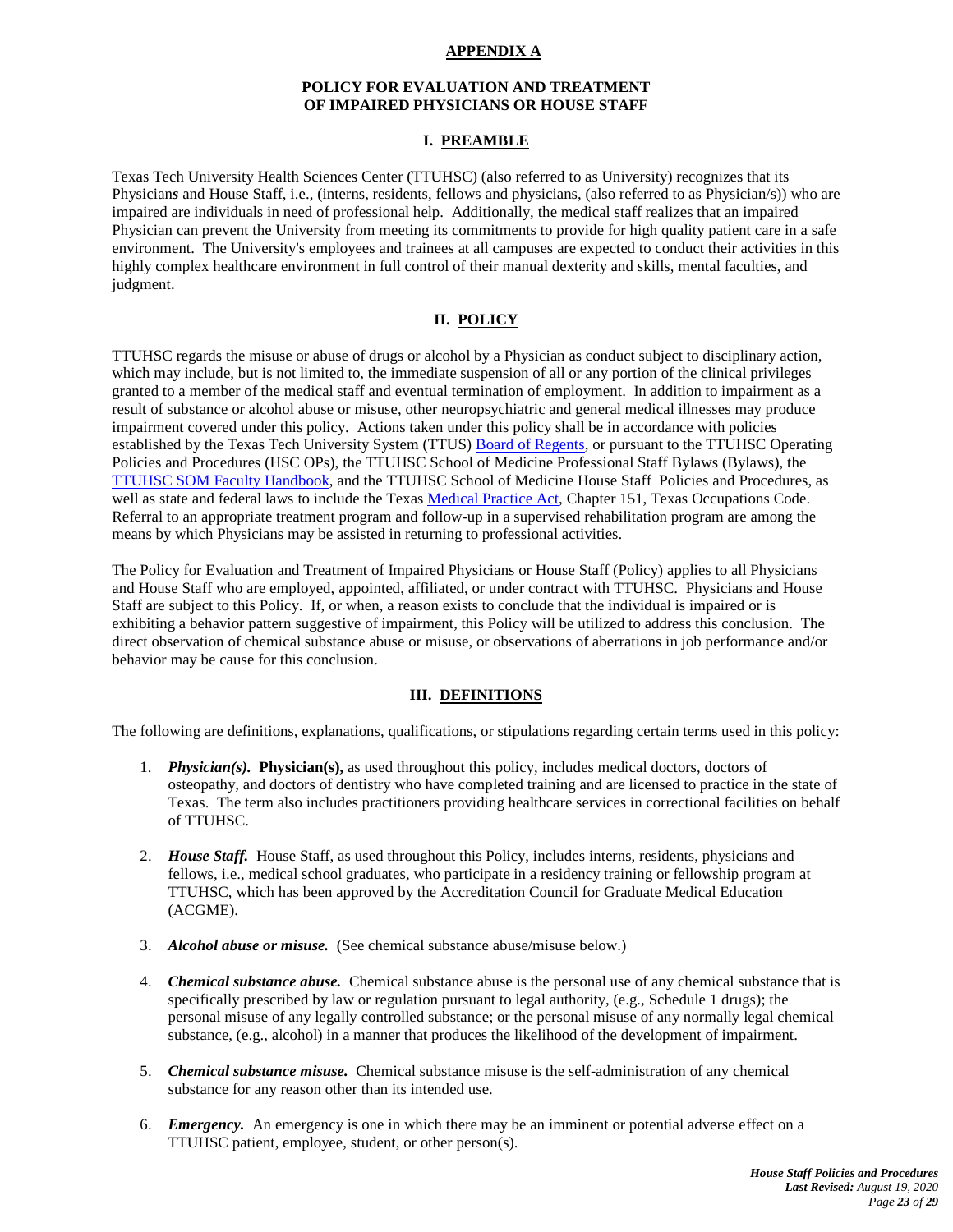- 7. *Impairment due to substance abuse or misuse.* Impairment due to substance abuse or misuse refers to any condition, resulting from substance abuse that interferes with the individual's ability to function at work, or in fulfilling one's training or work responsibilities, as normally expected.
- 8. *Impairment due to other neuropsychiatric illnesses or medical reasons.* Impairment due to other neuropsychiatric illnesses or medical reasons refers to any other categories of impairment including, but not limited to, major debilitating illnesses, depression, dementia, or other psychopathology or disruptive behavior that may interfere with the individual's ability to function at work, or in fulfilling one's training or work responsibilities as normally expected.
- 9. *Symptoms of impairment.* Symptoms of impairment includes, but is not limited to, declining work performance as manifested by unavailability, missed appointments, lapses in judgment, incomplete medical records, poorly communicated nocturnal phone orders, mood swings, unexplained absences, embarrassing behavior, signs of intoxication or self-medication, and/or withdrawal from hospital or other professional activities. Personal problems and change in character or personality are further indicators of impairment.
- 10. *TTUHSC Physician Health and Rehabilitation Committee.* The TTUHSC Physician Health and Rehabilitation Committee (PHR Committee) is a medical peer review committee, as defined in the Texas Medical Practice Act, as may be amended, to assist Physicians with physical impairments, chemical or substance abuse problems, or mental and emotional difficulties that may affect clinical skill and/or judgment.
	- i. The PHR Committee shall be a standing subcommittee of the MPIP Policy Committee at each campus.
	- ii. The PHR Committee members shall be appointed by each Regional Policy Committee pursuant to the MPIP Bylaws, Article 3.
	- iii. Each campus PHR Committee shall consist of five (5) members, one of which shall be a psychiatrist or psychologist, and one of which shall be a House Staff member. The House Staff member shall be an officer, or elected by the House Staff Association. The PHR Committee shall exclude participation of the House Staff member in a faculty impairment situation.
	- iv. The term of each member on the PHR Committee shall be a minimum of three years, with the exception of the House Staff member, whose term shall be for one year. Original start-up appointments may be staggered for shorter periods of time. No member may serve more than three (3) consecutive three-year terms.
	- v. Each campus PHR Committee shall adopt bylaws consistent with other campuses to guide ensure the fulfillment of duties under this Policy.

# **IV. REPORTING REQUIREMENTS**

It is the responsibility of all TTUHSC employees, associates, or other affiliated individuals persons to contemporaneously report observations of impairment to at least one of the following individuals:

- 1. Immediate supervisor of the Physician or House Staff,
- 2. Immediate supervisor of the work area where the Physician or House Staff provides health care services,
- 3. PHR Committee,
- 4. Associate Dean for Graduate Medical Education and Resident Affairs, or Regional Dean at Amarillo or Permian Basin,
- 5. Medical Director, Correctional Managed Health Care.

Reports of impairment shall be based on "reasonable suspicion," defined as a good faith belief, based on specific, contemporaneous, and articulable observations.

The Physician and/or House Staff are also encouraged to self-report and shall have an opportunity to voluntarily relinquish duties and privileges that cannot be performed safely and cooperate in the development of activity restrictions which may be imposed. This Policy does not preclude a Physician or House Staff from self-reporting to the Texas Medical Board (TMB) to obtain a protective Board order, or obtain support through the TTUHSC Employee Assistance Program (EAP) services.

Behaviors or actions, which are illegal or improper, shall also be referred for resolution under appropriate TTUHSC policies, including, but not limited to, the Sexual Harassment policy, Affirmative Action/Equal Employment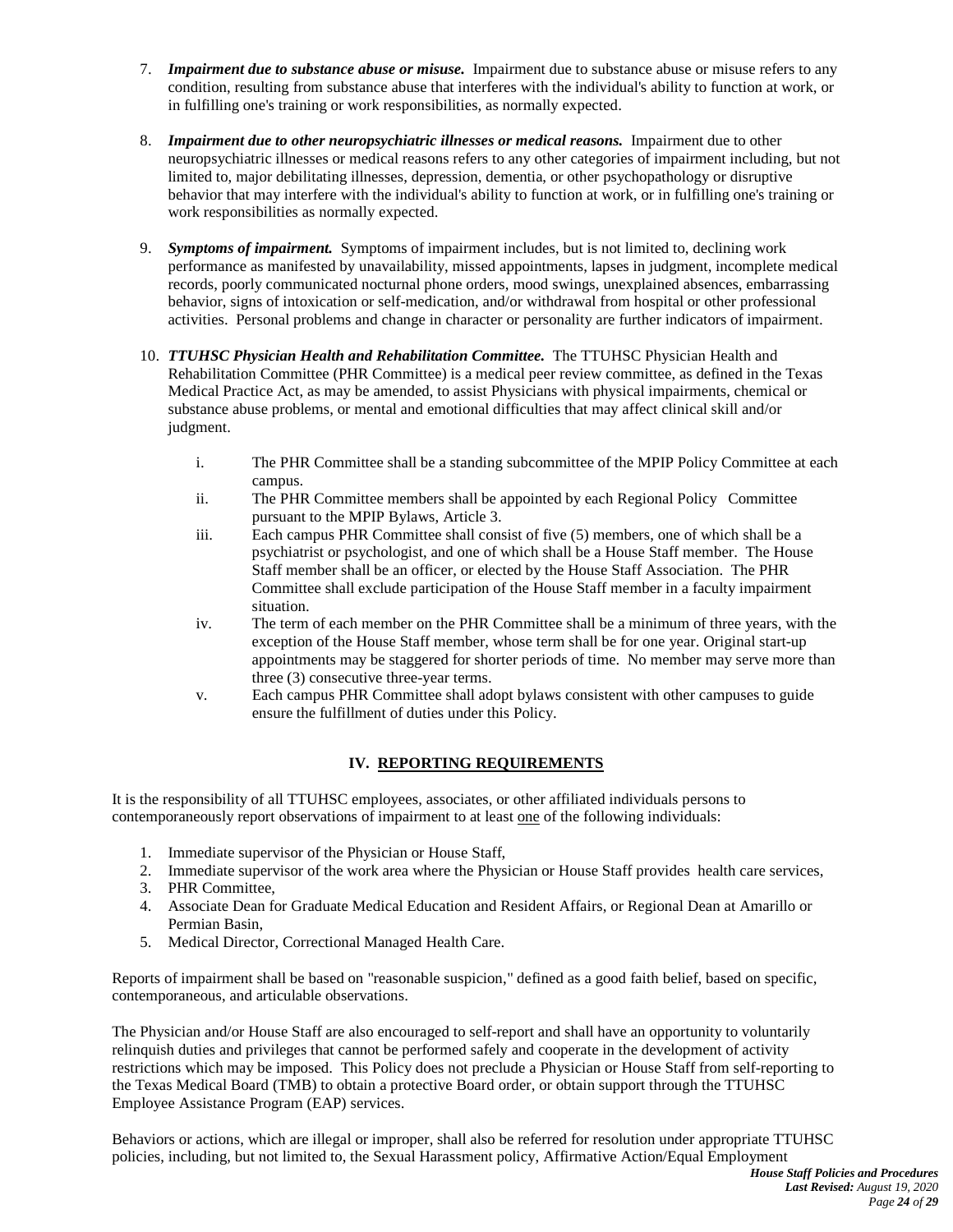Opportunity policy, or other applicable policies, laws or regulations.

When an employee's performance has deteriorated for other than identifiable, job- or training-related circumstances, a supervisor may implement the steps for supervisory referral to the TTUHSC Employee Assistance Program. [\(TTU](http://www.ttuhsc.edu/hsc/op/op70/op7038.pdf)  see HSC [OP 70.38.](http://www.ttuhsc.edu/hsc/op/op70/op7038.pdf)

### **V. DOCUMENTATION**

Written documentation reporting impairment, or behavior suggestive of impairment, along with medical and psychiatric evaluation reports, and other correspondence pertaining to these events, and the treatment and rehabilitation of any Physician or House Staff, will be treated as confidential.

### **All such documentation shall be labeled "CONFIDENTIAL – PEER REVIEW."**

Documentation is the responsibility, and is under the control, of the PHR Committee and shall be maintained in a secure location as the PHR Committee may designate.

The contents of the confidential file will be released by TTUHSC only upon written authorization of the affected Physician or House Staff, or as required by state and federal law.

Activity restrictions imposed as a result of actions under this Policy will be communicated to individuals or entities, including, but not limited to, residency Program Director, hospital quality assurance or similar committee, professional liability office, School of Medicine risk manager, and other supervisory personnel, ONLY on a need-toknow basis, commensurate with the level of risk. The overriding consideration will be the safety of patients, any other employees, or individuals at TTUHSC, as well as the affected Physician or House Staff.

# **VI. AUTHORITY**

TTUHSC's authority over Physicians who are employed, appointed, affiliated, or under contract with TTUHSC extends to termination of the relationship, as well as to the appointment and retention of faculty status and clinical privileges at TTUHSC.

TTUHSC's authority over House Staff extends to restricting residents' access to patients and, if necessary, dismissing residents from the training program, and reporting the individual to the Texas Medical Board for endangering the lives of patients and posing a continuing threat to the public welfare. Other action may include reporting the restriction and the reasons therefore, to the Graduate Medical Education (GME) office at each campus. The intern, resident, fellow or Physician may be prohibited from participating in any clinical activities at TTUHSC if found to be impaired and not yet subject to an official, ongoing monitored rehabilitation program.

The TMB is authorized under the laws of Texas to refuse to admit persons to examination, refuse to issue licenses or renew licenses to practice medicine to Physicians who are considered a continuing threat to the public welfare as a result of their impaired status or of the intemperate use of alcohol or drugs that could endanger the lives of patients. This also includes those who are unable to practice medicine with reasonable skill and safety because of illness, drunkenness, excessive use of drugs, narcotics, chemicals or impairment.

A person, healthcare entity, or medical peer review committee that, without malice, provides records, information, or assistance to a medical peer review committee or to the TMB regarding any physician who is a continuing threat to the public welfare is immune from any civil liability arising from such an act. (See the Texas Medical Practice Act, Chapter 151, Texas Occupations Code.)

Physician*s* or House Staff who assist in evaluation of an impaired Physician or House Staff under this policy will be considered agents of the PHR Committee, a medical peer review committee. If there is a conflict in obligation, the responsibility to the Institution takes precedence over the responsibility to the impaired employee.

# **VII. RESPONSIBILITES AND ROLES**

TTUHSC is responsible for the health and safety of its patients, employees or other persons. Through its administration, TTUHSC representatives must act upon personal observations or reports of symptoms of impairment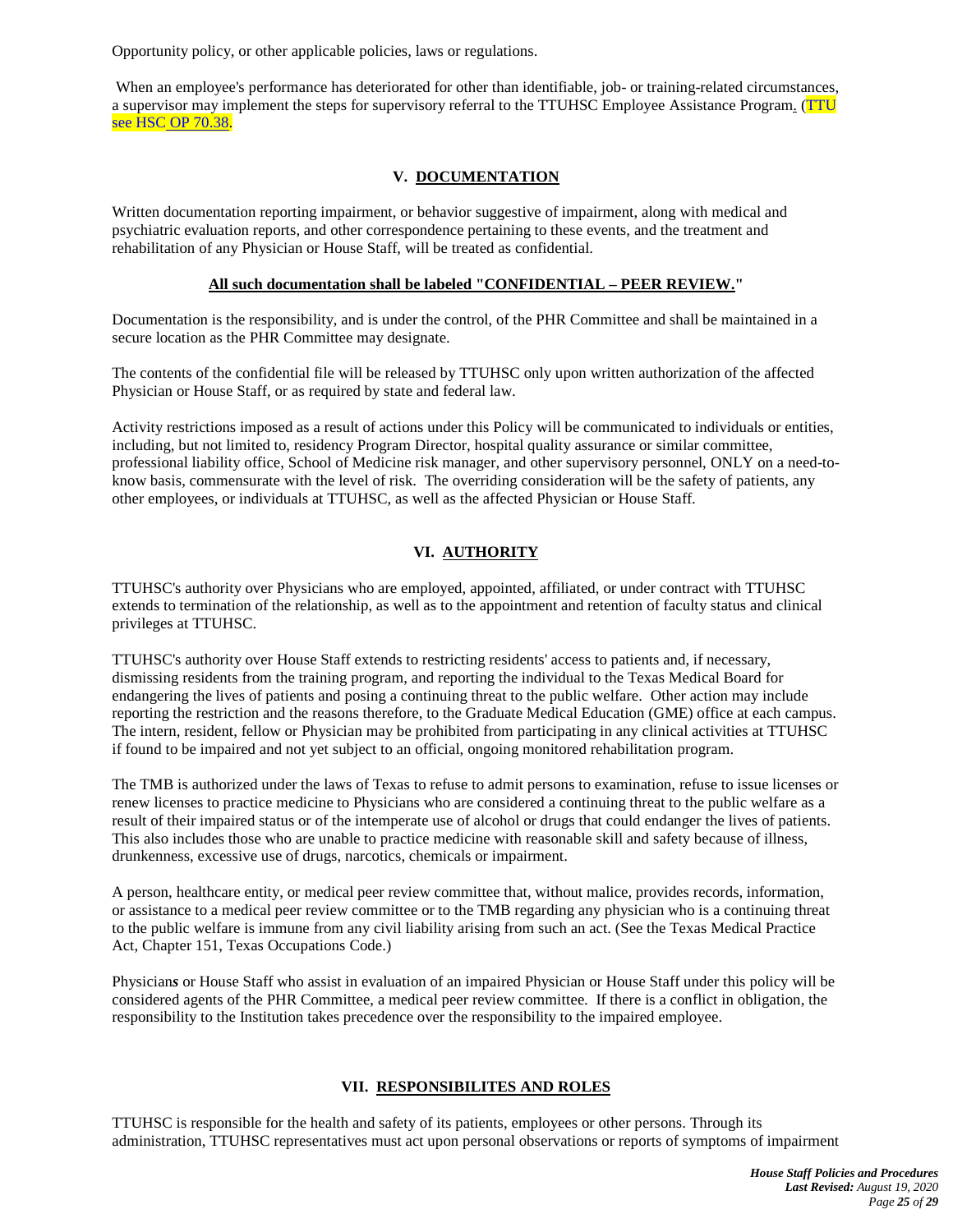regarding a Physician or House Staff that may endanger the life of a patient, or may increase the likelihood of immediate injury or damage to health or safety.

**A.**

## **Associate Dean for Graduate Medical Education and Resident Affairs, Lubbock Regional Deans, Amarillo, Permian Basin**

If a report of impairment is received by the Associate Dean for Graduate Medical Education and Resident Affairs or any Regional Deans, he/she may consult with the clinical department chair, and may refer the matter to the PHR Committee for consideration and, if applicable, resolution. Recommendations from the TTUHSC Credentials Committee and the department Chair or Regional Chair to which the affected Physician or House Staff reports may be considered in resolving an impairment situation.

If the affected Physician is a department Chair, the Associate Dean for Graduate Medical Education and Resident Affairs or Regional Dean shall identify a Physician within that department who shall act in place of the Chair for purposes of this Policy.

Actions MAY include, but are not limited to, the following:

- 1. Arrange for immediate medical leave for evaluation and treatment, if needed.
- 2. Immediately suspend all or any portion of clinical privileges or require an immediate withdrawal from any and all clinical duties. [NOTE: Actions that adversely affect clinical privileges for more than 30 days are reportable to state and national regulatory bodies.]
- 3. Immediately give written notice to the affected Physician or House Staff regarding the medical leave or suspension, if applicable, with confirmation by certified, return receipt requested. Hand delivery in person to the Physician or House Staff, with notation of delivery, may likewise constitute sufficient notice.
- 4. Immediately notify the Chair of the Credentials Committee.
- 5. Immediately notify the appropriate department Chair regarding the medical leave or suspension in order that patient care responsibilities may be reassigned for those patients whose treatment has been, or may be, interrupted by the action.
- 6. In the case of House Staff, notify the Graduate Medical Education office and Residency Director within two working days of action taken.
- 7. Report the Physician or House Staff member to the Texas Medical Board.
- 8. In all cases where notification or notice is required as stated above, the notice shall be in writing.

#### **B. Chair, Regional Chair and/or Program Director**

If a report of impairment is received by the Chair, Regional Chair, and/or Program Director, he/she may consult with the Associate Dean for Graduate Medical Education and Resident Affairs or the Regional Dean, and may refer the matter to the PHR Committee for consideration and, if applicable, resolution. Actions taken MAY include, but are not limited to, those listed above, as well as the following:

- 1. Verify the accuracy of the observations suggesting impairment.
- 2. Explain to the Physician or House Staff in question that these observations have been made.
- 3. Report to the Associate Dean for Graduate Medical Education and Resident Affairs or Regional Dean (or his/her designee) any Physician or House Staff conduct requiring that immediate action be taken to protect the life of a patient or to reduce the substantial likelihood of immediate injury or damage to the health or safety of any patient, employee, or other person in the hospital.
- 4. Take immediate steps to have the Physician or House Staff escorted directly to nearest Emergency Room (ER) to be seen for medical evaluation by the Medical Director or staff physician on duty, including a request for laboratory testing for the presence of illegal drugs or alcohol in body fluids. Testing for drugs or alcohol is voluntary. In addition, a psychiatric evaluation by the staff psychiatrist may also be sought, particularly if there appears to be a need for immediate intervention or for the personal safety of the impaired individual. In such instances, an Emergency Detention or Order of Protective Custody may be considered. In the event that the ER staff physician or on-call staff psychiatrist is unavailable, the Associate Dean for Graduate Medical Education and Resident Affairs or Regional Dean, or his/her designee, will assign a physician to medically evaluate the fitness for duty of the reported Physician or House Staff.
- 5. The Physician or House Staff shall be advised that communications during the above evaluations may not be confidential and may be used to determine whether the Physician or House Staff has impairment to the extent that he/she cannot safely engage in providing health care.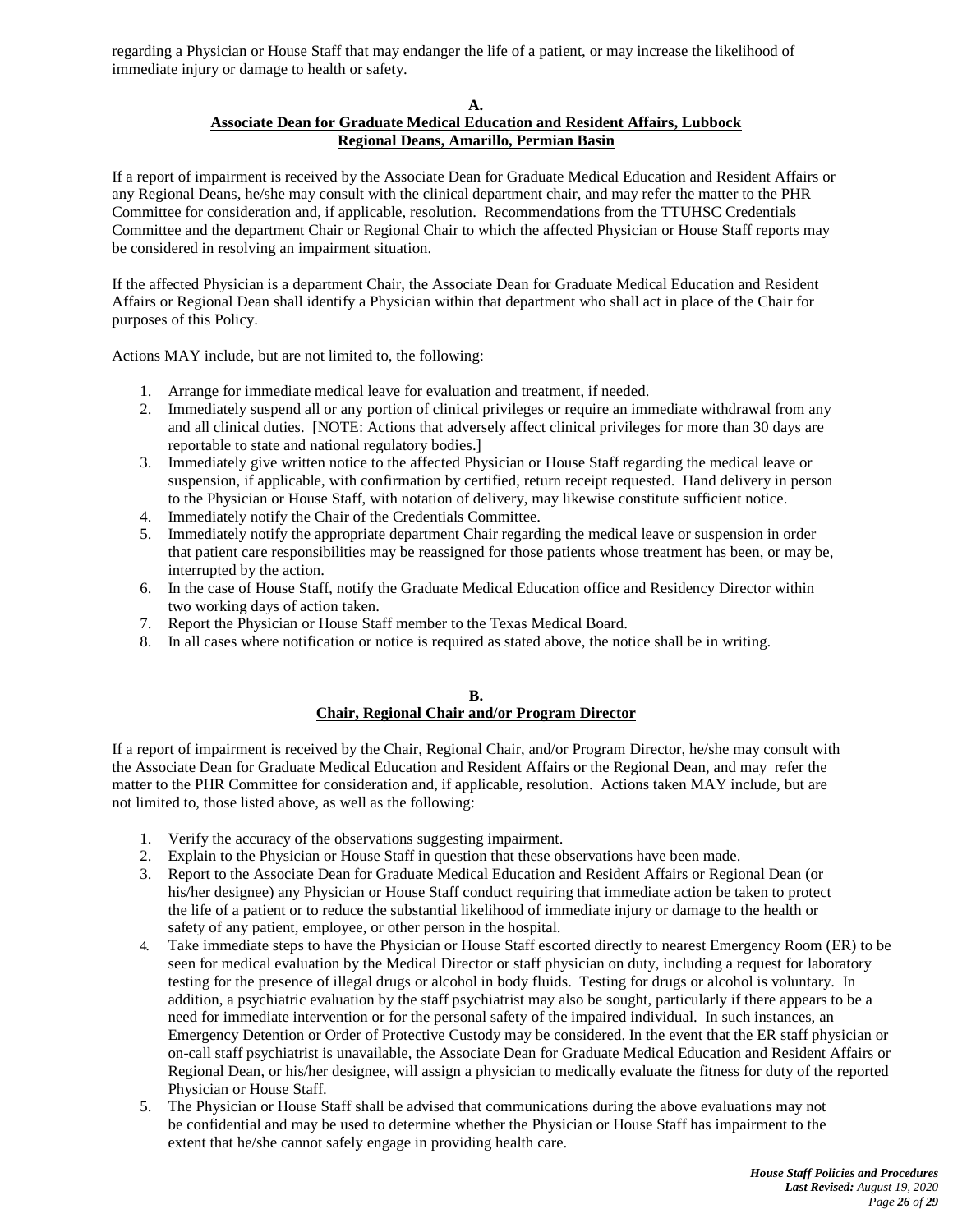6. Arrange for any Physician or House Staff deemed to be impaired by drugs or alcohol, or impairment for other reasons, to be evaluated by the Employee Assistance Program personnel through a mandatory supervisory referral and/or be escorted to a treatment facility or his/her residence. Input from the PHR Committee should be obtained if possible. If the Physician or House Staff refuses assistance, the TTU Police Department shall be contacted to prevent the individual in question from operating a motor vehicle while in an impaired condition.

#### **C. Emergency Room - Medical Director**

Upon the arrival of the Physician or House Staff at the ER, the Medical Director or the staff Physician on duty will perform a fitness-for-duty evaluation of the individual alleged to be impaired, and may also request the on-call staff psychiatrist to perform a psychiatric evaluation. The evaluations shall be accomplished within one hour of arrival, or as expeditiously as possible thereafter.

If the evaluation(s) indicates a neuropsychiatric impairment regarding the Physician or House Staff, the ER Medical Director or staff physician on duty shall inform the Associate Dean for Graduate Medical Education and Resident Affairs or Regional Dean, and the appropriate Chair or Regional Chair as expeditiously as possible.

In an emergency situation, the ER Medical Director, the PHR Committee, the department Chair or Regional Chair, in conjunction with the on-call staff psychiatrist, may temporarily remove the Physician or House Staff from work assignments, pending a medical evaluation and consultation with the Associate Dean for Graduate Medical Education and Resident Affairs or Regional Dean.

#### **D. TTUHSC Physician Health and Rehabilitation Committee**

Anyone who knows or has reason to believe that a Physician or House Staff is impaired may contact any member of the PHR Committee to refer the individual as outlined hereinabove, in lieu of an initial referral to the department Chair, Regional Chair, Regional Dean, or Associate Dean for Graduate Medical Education and Resident Affairs.

The PHR Committee will investigate all cases referred to it with the strictest confidentiality possible. If the PHR Committee determines that the conduct of the Physician or House Staff requires immediate action in order to protect the life of any patient or to reduce the substantial likelihood or immediate injury or damage to the health or safety of any patient, employee, or other individual, the PHR Committee may take any of the actions previously outlined in this Policy, with involvement of appropriate administrative authority as needed. If immediate action is deemed unnecessary, the PHR Committee may, with the approval of the department Chair, Regional Chair, Regional Dean, and/or Associate Dean for Graduate Medical Education and Resident Affairs, pursue intervention through the EAP's Supervisory Referral and/or the local Texas Medical Association (TMA) Committee for Physician Health and Rehabilitation.

> **E. Medical Director – Correctional Managed Health Care**

Anyone who knows or has reason to believe that a Physician, or House Staff is impaired who is employed by, or is under contract with, TTUHSC to provide health care services at a correctional institutions and/or is under the supervision of the TTUHSC Correctional Managed Health Care department, shall report the information to the Medical Director of Correctional Managed Health Care, or designee who shall be a medical doctor). The information may also be reported to the Associate Dean for Graduate Medical Education and Resident Affairs or Regional Deans, who shall refer the matter to the Medical Director of Correctional Managed Health Care.

The Medical Director-of Correctional Managed Health Care will investigate all cases referred with the strictest confidentiality possible. If the Medical Director-of Correctional Managed Health Care determines that conduct requires immediate action to protect the life of any patient or to reduce the substantial likelihood or immediate injury or damage to the health or safety of any patient, employee, or other individual, the Medical Director-of Correctional Managed Health Care may take any of the actions previously outlined in this policy with involvement of appropriate administrative authority as needed.

If evaluation in an ER is not available or feasible, the Medical Director of Correctional Managed Health Care may arrange for an evaluation at the most appropriate site according to his or her best judgment.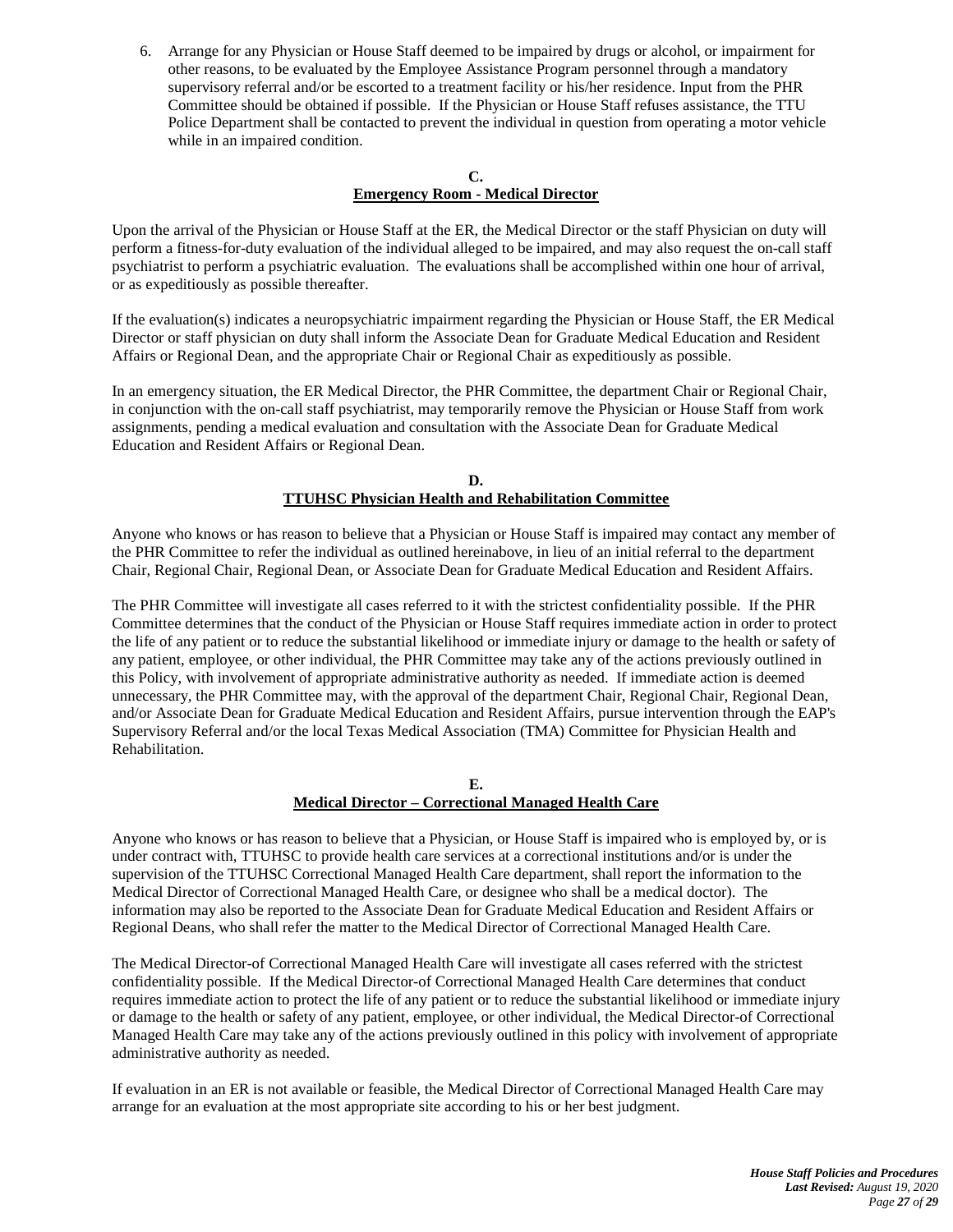# **VIII. TESTING GUIDELINES**

### **Testing for drugs and alcohol**

Any Physician or House Staff being evaluated for a reported condition or impairment may be asked to undergo voluntary laboratory testing for the presence of illegal drugs or alcohol in body fluids or breath as a part of the medical evaluation for fitness for duty.

If the Physician or House Staff refuses testing, this information will be communicated immediately to the Associate Dean for Graduate Medical Education and Resident Affairs, Regional Dean, or the Medical Director of Correctional Managed Health Care.

> **NOTICE**: Although testing for alcohol or drugs is voluntary, refusal of recommended testing may result in prophylactic measures including, but not limited to, suspension from duties pending evaluation, and investigation of the conduct made the basis of the report regarding symptoms of impairment.

To the extent feasible, laboratory tests shall be sent to a laboratory independent of TTUHSC and affiliated hospitals. A National Institute of Drug Abuse (NIDA) approved laboratory may be considered.

A screening test positive for chemical substances will be confirmed by the best currently available laboratory techniques. If the accuracy of a positive confirmatory test is disputed by the individual, the confirmatory test on a different aliquot of the same sample will be repeated in a qualified laboratory, which may be chosen by the individual, with observation of proper chain of custody procedures. If the test result is not disputed, or if the additional confirmatory test is positive, the result will be taken as definitive evidence of chemical substance abuse in the case of illegal chemical substance. The entirety of the available evidence will be used to determine the presence or absence of chemical substance abuse if the substance involved is one for which a bona fide medical indication exists.

The cost of chemical substance testing undertaken in the course of investigation for substance abuse and/or impairment will be borne by TTUHSC.

The cost of chemical substance testing performed as part of a treatment program, including maintenance monitoring, will be considered to be part of the cost of the treatment program and will be the responsibility of the affected individual.

### **Testing for other than drugs or alcohol**

Any Physician or House Staff being evaluated for a reported condition of impairment other than from chemical or substance abuse may be asked to undergo physical or psychiatric evaluation as a part of the medical evaluation for fitness for duty.

If the Physician or House Staff refuses testing, this information will be communicated immediately to the Associate Dean for Graduate Medical Education and Resident Affairs, Regional Deans, or the Medical Director of Correctional Managed Health Care.

The testing required will be specifically tailored to each case, and the information sought will be specified.

The cost of such testing undertaken in the course of investigation for other than substance or chemical abuse impairment will be borne by TTUHSC.

The cost of future testing or treatment involved with the rehabilitation of an impaired physician will be borne by the affected individual.

### **IX. RESOLUTION OF REPORTED IMPAIRMENT**

A report of impairment shall be verified, investigated, and evaluated. Resolution may include a recommendation for any of the following:

- 1. Corrective action in accordance with Professional Staff Bylaws adopted at each campus,
- 2. Action under the TTUHSC House Staff Policies and Procedures